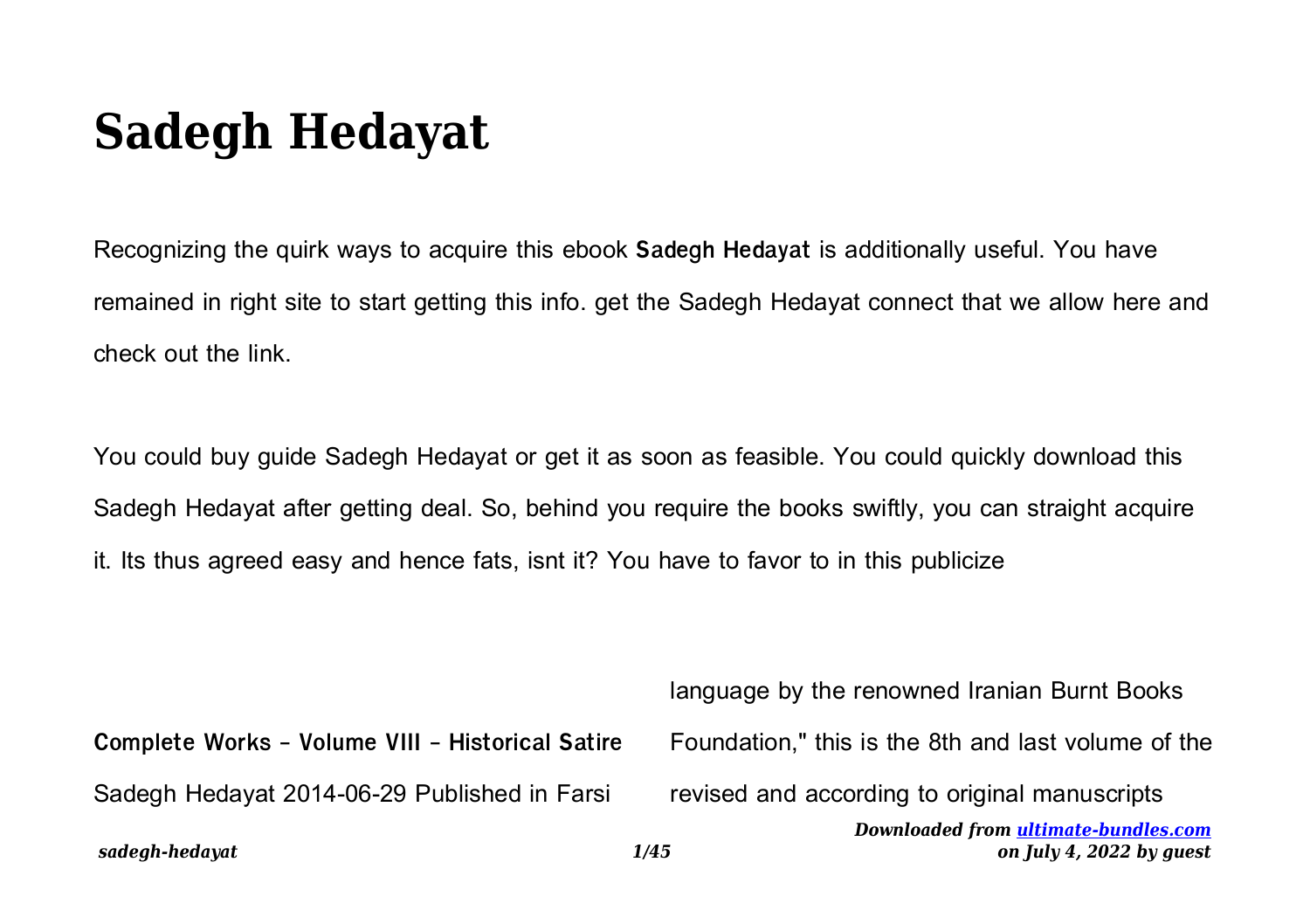comparatively updated complete works of Sadegh Hedayat, the renowned Iranian novelist. This volume contains his complete historical satire in Farsi language, including afsanehye afarinesh, tupe morvari, parvin dokhtare sasan, karvane eslam, maziar and har ki dare ma dalunim. Sadegh Hedayat was born on 17 February 1903 in Tehran, at his father's house. His father was Hedayat Gholi Khan-e Hedayat (E'tezad-Ol-Molk), son of Jafar GholiKhan-e Hedayat, his mother was 'Ozra-Zivar-Ol-Moluk Hedayat' daughter of Hossein GholiKhan-e Mokhber-ol-Dole the second. His parent was from the line of Reza

GholiKhan; who was one of the famous Iranian writers, poets and historians in 13th century; that was Kamal Khojandi descents. He went to Elmieh Primary school, Tehran in 1909, and after completing his basic education and then started his high school at Darolfonun in 1914. Because of eye trouble, there was a break in his education in 1914, but he continued his education in Saint Louis School at Tehran, where he got familiar with French language and literature in 1917. He completed his secondary education and was sent with the other Iranian students to Belgium for higher education in 1925. At first, he studied in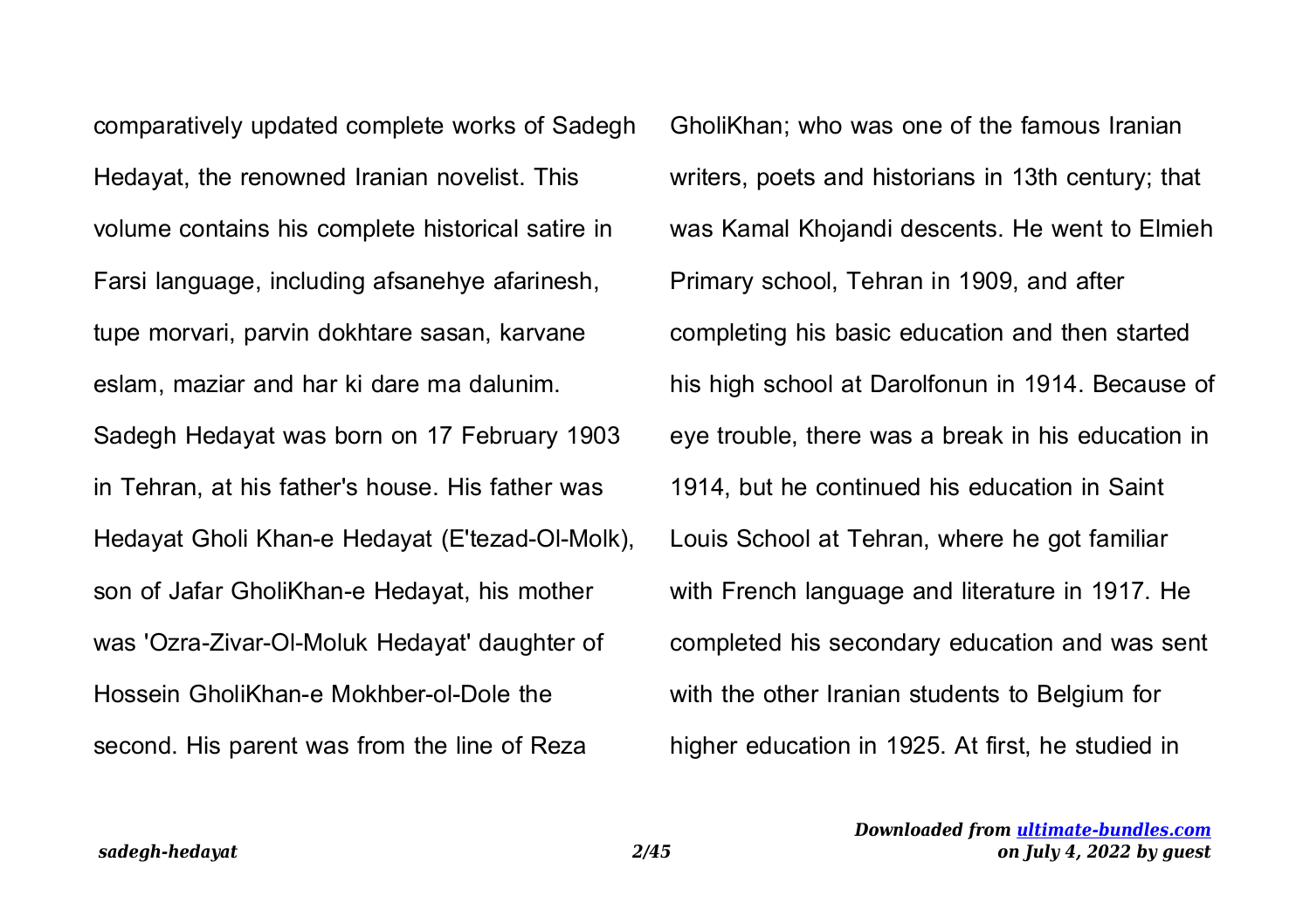"Gand" Port University, but he declared his dissatisfaction, because of bad weather and his education situation, so he was transferred to Paris to continue his studies. In1928, Sadegh Hedayat, attempted to his first suicide by throwing himself into Marne River in Samoi, but he was rescued by the people in a boat. Finally, in 1930, he returned back to Tehran and in that year he was hired in Bank Melli Iran. In those days "Rabe Group" was formed including Bozorg Alavi, Massud Farzad, Mojtaba Minavi and Sadegh Hedayat.In 1932, he traveled to Isfahan and also started his work at General Department of

Commerce. In 1933, he traveled to Shiraz and stayed in his uncle's house (Dr.Kraim Hedayat) for awhile. In 1934, he resigned from General Department of Commerce and commenced his work at Ministry Of Foreign Affairs; he resigned from Ministry Of Foreign Affairs in 1935, and in that year he was summoned by Police Investigation Department and interrogated for the context of the book "Mister Bow Wow." In 1936, he commenced working at General Department of Construction and traveled to India, he started learning "Pahlavi Language" with an Indian researcher and professor; Bahram Goor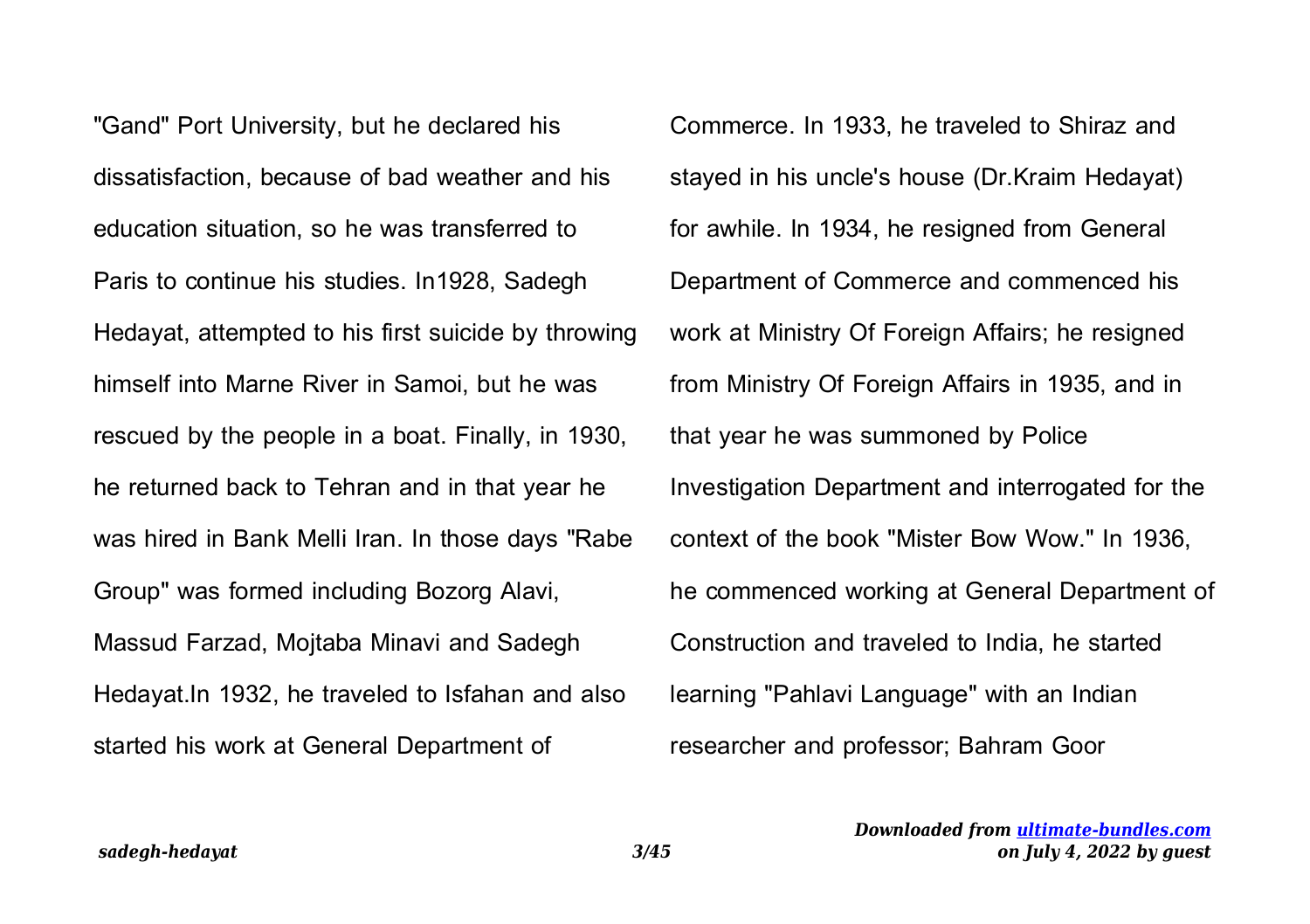Anklesaria. In 1937, he returned back to Tehran, started working in Bank Melli Iran again, he resigned from there again in 1938, and started working at State Music Department and also cooperating with "Music Magazine." In 1940 he commenced his work at Fine Art Faculty of Tehran University as translator, and cooperating with "Sokhan Magazine" in 1943.He went to Tashkent by the invitation of The State University of Middle Asia in Uzbekistan in 1945, and also cooperated with "Payam e Now Magazine." In that year a ceremony for honoring Sadegh Hedayat was held in Iran and Soviet Union

Cultural Society, in 1949.He was invited to participate in The World Congress of Peace but he could not attend because of his administrative problems. In 1950, he went to Paris and on April 8 1951, in that city, he committed suicide by gaz.He was 48 years old when got himself free from life pains, his grave was in Pere-la Chaise Cemetery in Paris. He spent all his life in his father's house."

**The Prince** Hushang Golshiri 2006 In mid-1920s Iran in a crumbling house in a provincial town, the last survivor of a deposed dynasty is slowly dying from tuberculosis. The old prince's domain has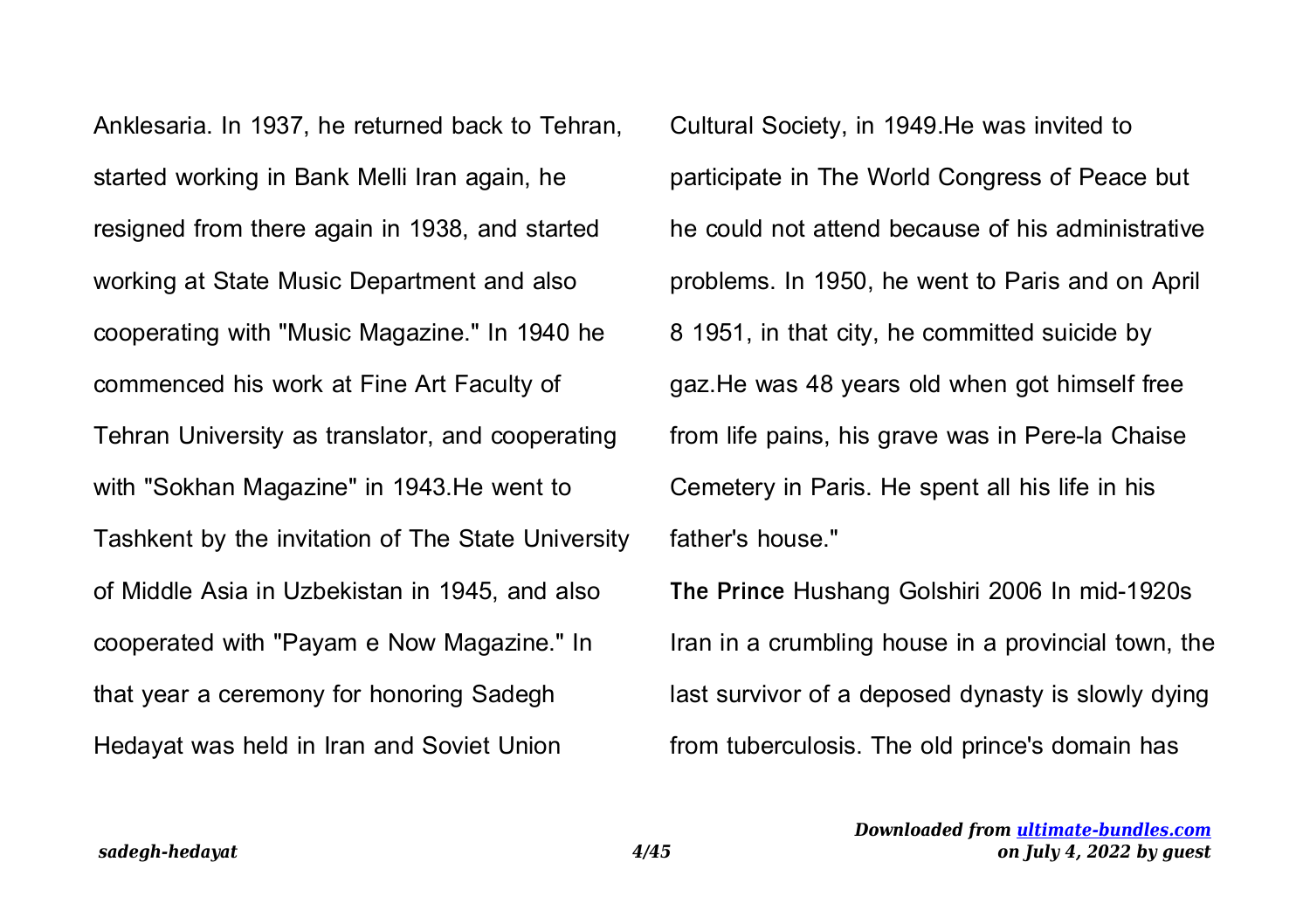been reduced to his domestic household, where the former glories of his ancestors haunt him. Drifting in and out of reality, the prince relives episodes of his forbearers' exulted and often brutal past; a macabre time of public despotism when men were put to death by being sheathed in plaster, and when a child might be beheaded as punishment for poor schoolwork. Long-dead relatives threaten menacingly from photographs the old prince surrounds himself with, damaged images fleetingly brought to life by a fractured hallucinatory mind, only to fade away as another vestige from the past rattles in its picture frame.

As hazy memories bleed into one another, it soon becomes clear that the most torturous for the dying man is that of his wife Fakronessa, who used to taunt him with the energy and violence of his grandfather and great-grandfather, forcing him then to avenge himself by sleeping with their servant Fakhri, and subsequently driving his wife to an early grave. **The Fiction of Sadeq Hedayat** Iraj Bashiri 1984 **Sadegh Hedayat** 1954 **Father of Persian Verse** Sassan Tabatabai 2010

Abu 'Abdollâh' Jafar ibn Mohammad Rudaki (c.

880 CE-941 CE) was a poet to the Samanid court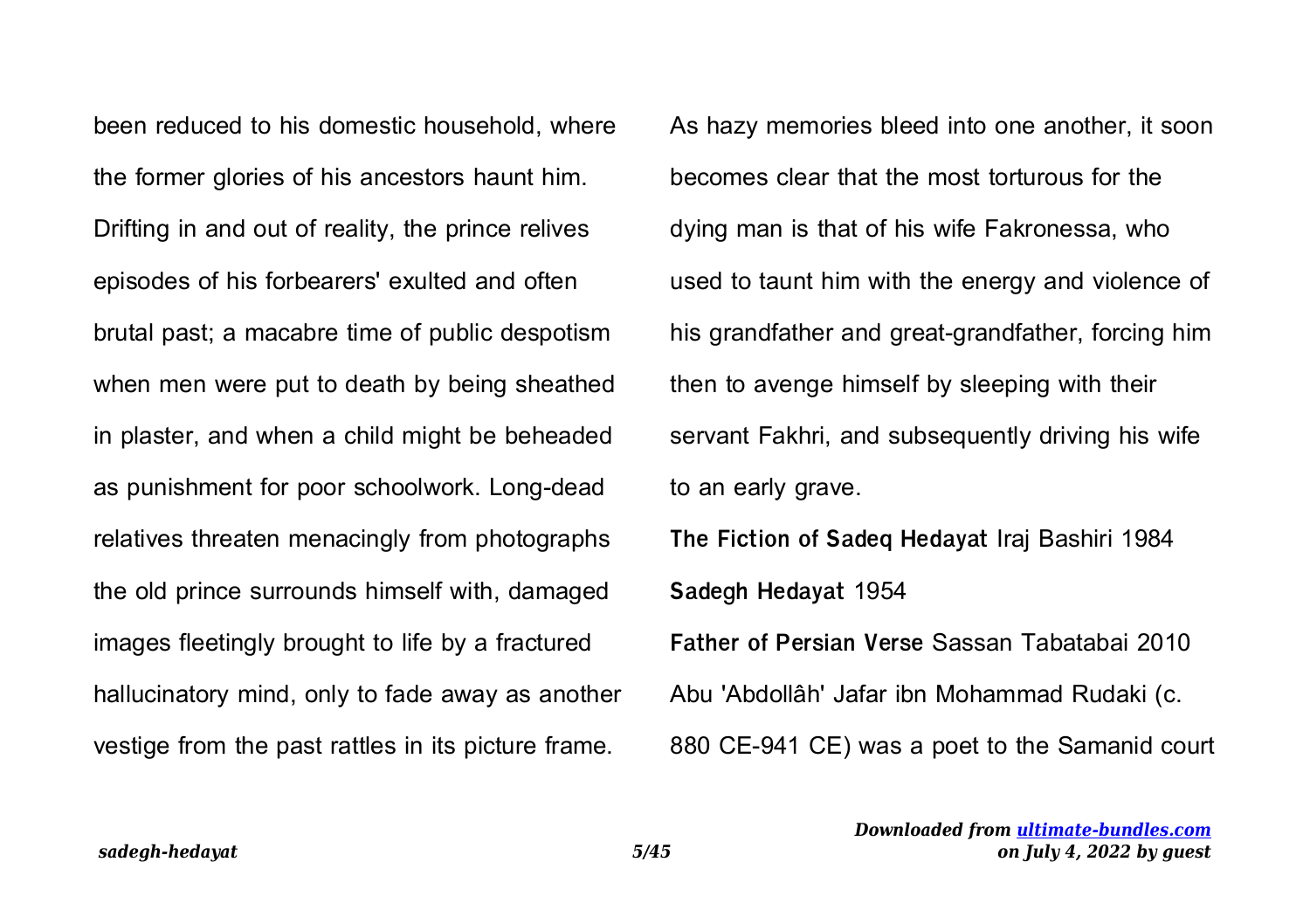which ruled much of Khorâsân (northeastern Persia) from its seat in Bukhara. He is widely regarded as 'the father' of Persian poetry, for he was the first major poet to write in new Persian language, following the Arab conquest in the seventh and eighth centuries, which established Islam as the official religion, and made Arabic the predominant literary language in Persian-speaking lands for some two centuries. This book presents Rudaki as the founder of a new poetic aesthetic, which was adopted by subsequent generations of Persian poets. Rudaki is credited with being the first to write in the rubâi form; and many of the

images we first encounter in Rudaki's lines have become staples of Persian poetry. The Enlightenment of the Greengage Tree Shokoofeh Azar 2020-01-07 A grieving family flees Tehran after the Islamic Revolution in this novel of "magical realism with a Persian twist" translated from Farsi (The Guardian, UK). When their home in Tehran is burned to the ground by zealots, killing their thirteen-year-old daughter Bahar, a once-prominent family flees to a small village. There, they hope to preserve both their intellectual freedom and their lives. But they soon find themselves caught up in the post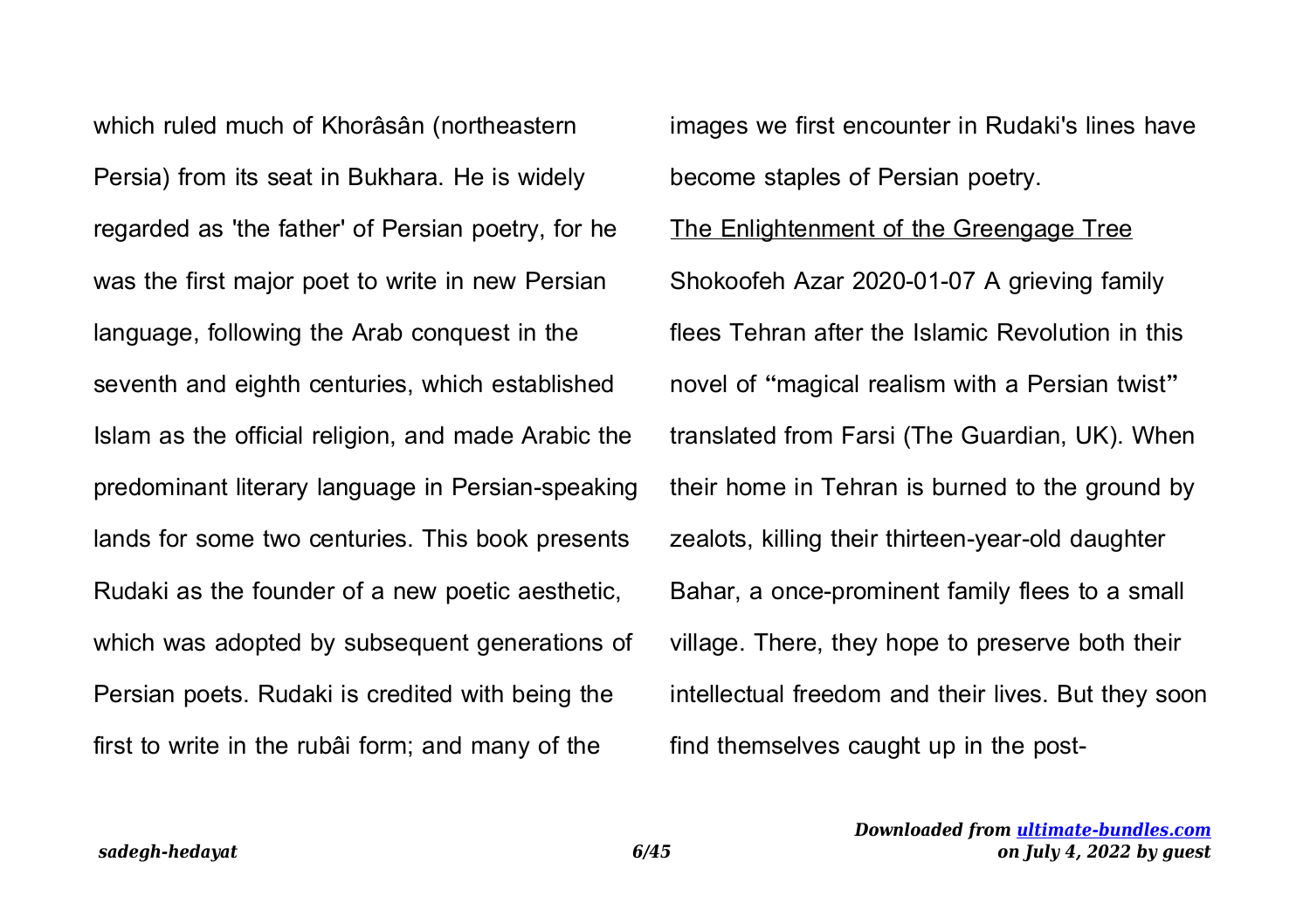revolutionary chaos that sweeps across their ancient land and its people. Bahar's mother, after a tragic loss, will embark on a long, eventful journey in search of meaning in a world swept up in the post-revolutionary madness. The Enlightenment of the Greengage Tree speaks of the power of imagination when confronted with cruelty, and of our human need to make sense of trauma through the ritual of storytelling itself. Through her unforgettable characters, Iranian novelist Shokoofeh Azar weaves a timely and timeless story that juxtaposes the beauty of an ancient, vibrant culture with the brutality of an

oppressive political regime. "[Azar's] book is a great journey. It moves places and it moves us as readers, in an emotional and intellectual sense." —Robert Wood, The Los Angeles Review of Books The Odyssey Homer 2016-10-21 'Tell me, Muse, of the man of many turns, who was driven far and wide after he had sacked the sacred city of Troy' Twenty years after setting out to fight in the Trojan War, Odysseus is yet to return home to Ithaca. His household is in disarray: a horde of over 100 disorderly and arrogant suitors are vying to claim Odysseus' wife Penelope, and his young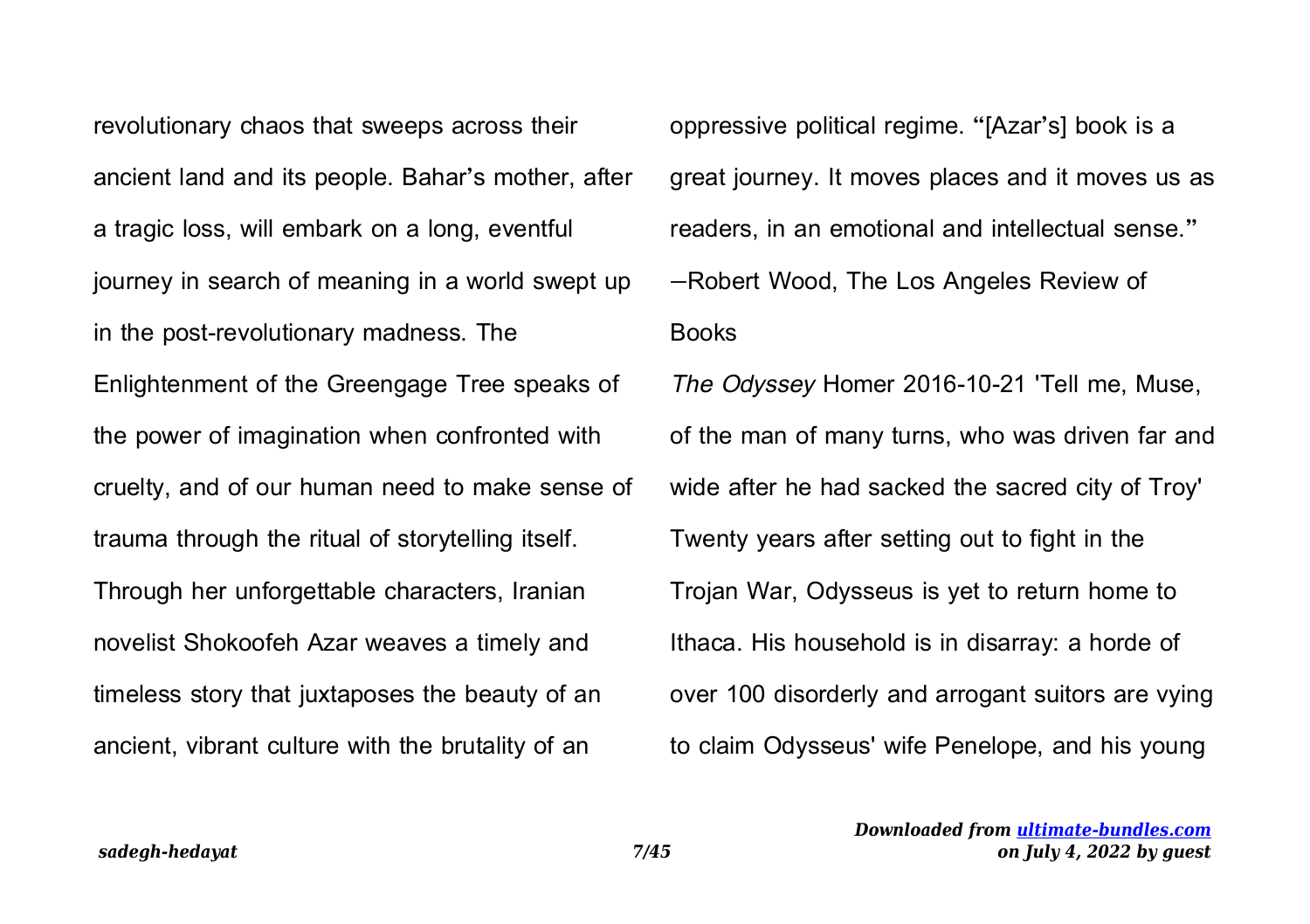son Telemachus is powerless to stop them.

Meanwhile, Odysseus is driven beyond the limits of the known world, encountering countless divine and earthly challenges. But Odysseus is 'of many wiles' and his cunning and bravery eventually lead him home, to reclaim both his family and his kingdom. The Odyssey rivals the Iliad as the greatest poem of Western culture and is perhaps the most influential text of classical literature. This elegant and compelling new translation is accompanied by a full introduction and notes that guide the reader in understanding the poem and the many different contexts in which it was

## performed and read.

**One Fat Englishman** Kingsley Amis 1989 Compass Mathias Enard 2018-03-27 Winner of the 2015 Prix Goncourt, an astounding novel that bridges Europe and the Islamic world On the shortlist for the 2017 Man Booker International Prize As night falls over Vienna, Franz Ritter, an insomniac musicologist, takes to his sickbed with an unspecified illness and spends a restless night drifting between dreams and memories, revisiting the important chapters of his life: his ongoing fascination with the Middle East and his numerous travels to Istanbul, Aleppo, Damascus,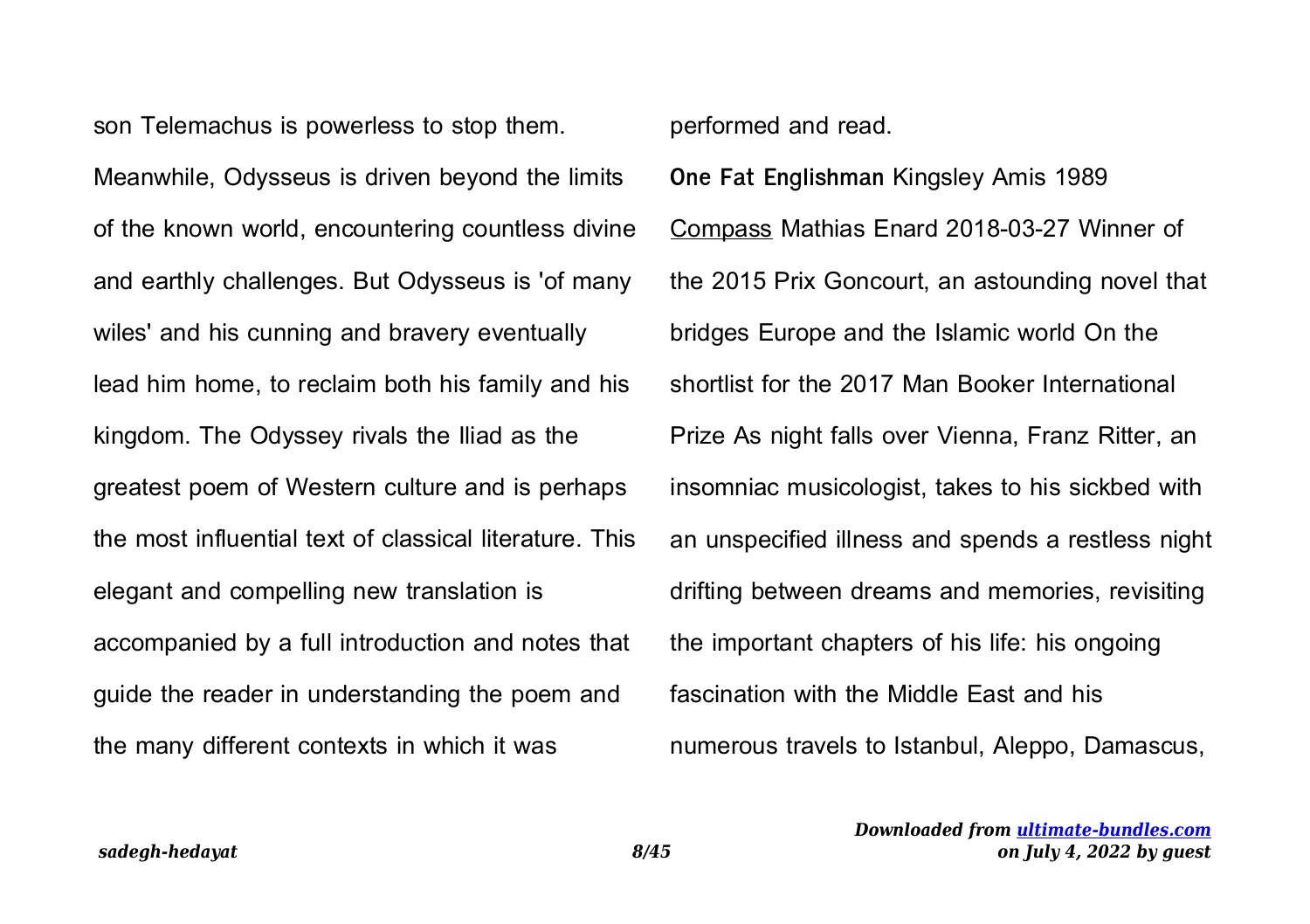and Tehran, as well as the various writers, artists, musicians, academics, orientalists, and explorers who populate this vast dreamscape. At the center of these memories is his elusive, unrequited love, Sarah, a fiercely intelligent French scholar caught in the intricate tension between Europe and the Middle East. With exhilarating prose and sweeping erudition, Mathias Énard pulls astonishing elements from disparate sources—nineteenth-century composers and esoteric orientalists, Balzac and Agatha Christie—and binds them together in a most magical way.

Tablet & Pen: Literary Landscapes from the Modern Middle East (Words Without Borders) Reza Aslan 2011 Presents a collection of short stories, memoirs, essays, and poems by both contemporary and historical Middle Eastern authors from such countries as Morocco, Iran, Iraq, Turkey, and Pakistan. **The Blind Owl and Other Stories** Sadegh Hedayat 2017-07-21 Following a disjointed, vision-like structure, The Blind Owl is the nightmarish exploration of the psyche of a madman. The narrator is an ailing, solitary misanthrope who suffers from hallucinations, and his dreamlike tale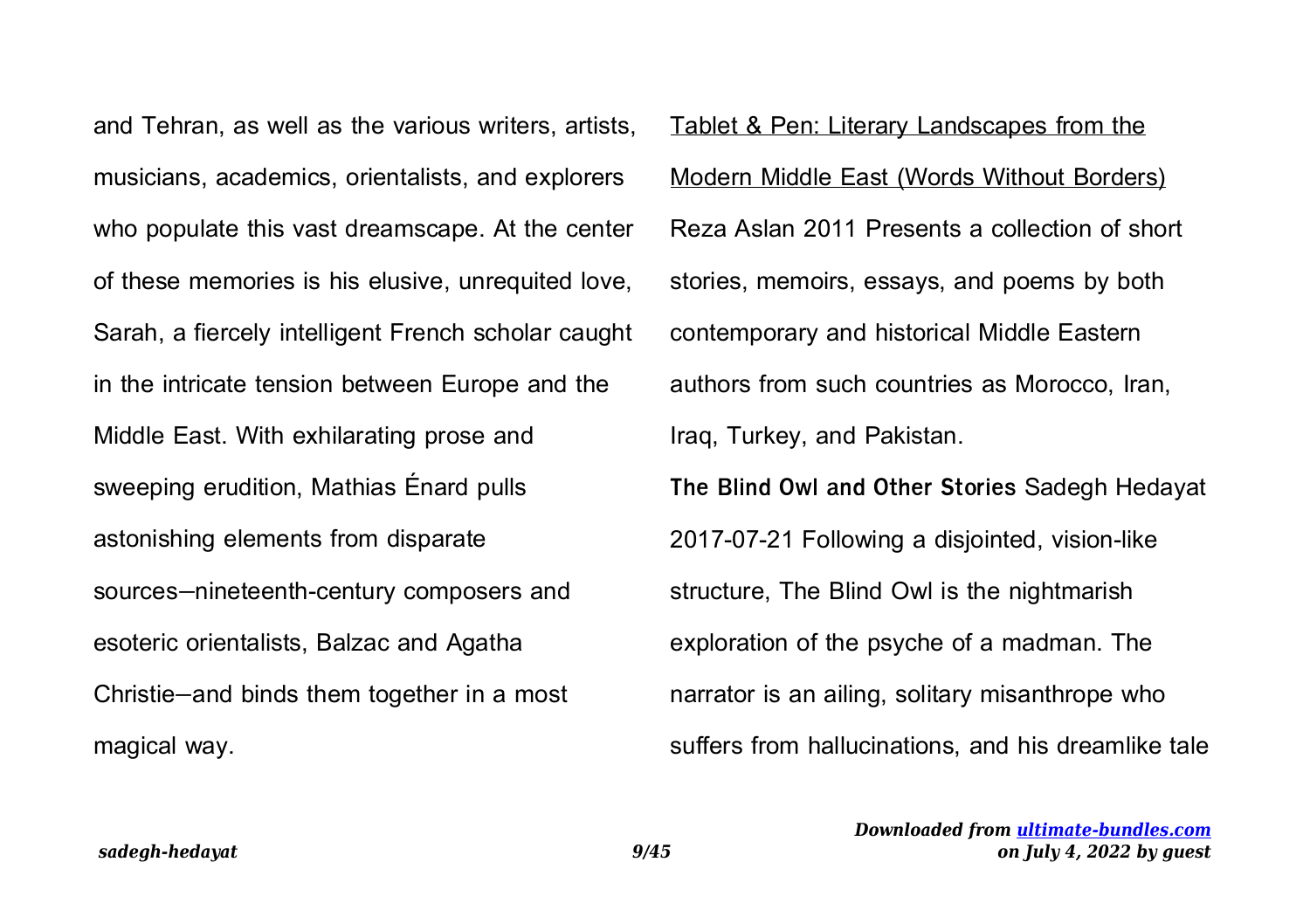is layered, circular, driven by its own demented logic, and punctuated with macabre and surreal episodes such as the discovery of a mutilated corpse, and a bizarre competition in which two men are locked in a dungeon-like room with a cobra. Initially banned in the author's native Iran, the novel first appeared in Tehran in 1941 and became a bestseller. Full of powerful symbolism and terrifying imagery, this dark novella is Hedayat's masterpiece.

**Blind Owl** Sadeq Hedayat 2022-04-12 A new English translation of one of the most important, controversial Iranian novels of the twentieth

century A Penguin Classic Written by one of the greatest Iranian writers of the twentieth century, Blind Owl tells a two-part story of an isolated narrator with a fragile relationship with time and reality. In first person, the narrator offers a string of hazy, dreamlike recollections fueled by opium and alcohol. He spends time painting the exact same scene on the covers of pen cases: an old man wearing a cape and turban sitting under a cypress tree, separated by a small stream from a beautiful woman in black who offers him a water lily. In a one-page transition, the reader finds the narrator covered in blood and waiting for the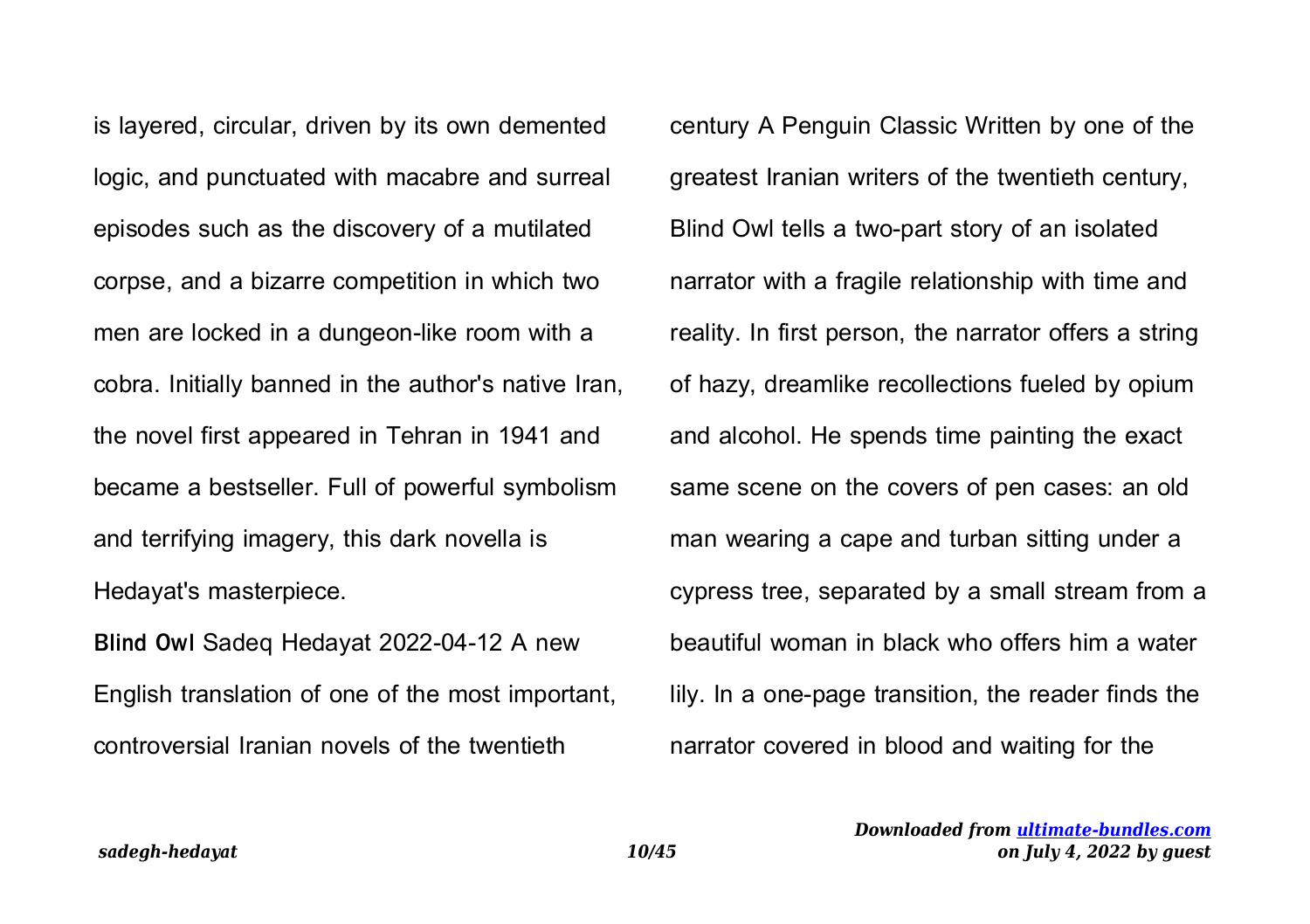police to arrest him. In part two, readers glimpse the grim realities that unlock the mysteries of the first part. In a new translation that reflects Hedayat's conversational, confessional tone, Blind Owl joins the ranks of classics by Edgar Allan Poe, Franz Kafka, and Fyodor Dostoyevsky that explore the dark recesses of the human psyche.

Untold Night and Day Bae Suah 2020-05-05 The acclaimed Korean author weaves a "disturbing, beautifully controlled" metaphysical detective story "of doubles, shadows, and parallel worlds" (Financial Times). It's Ayami's final day working

the box-office at Seoul's only audio theater for the blind. Her last shift completed, she walks the streets with her former boss, searching for a missing friend. Their conversations take in art, love, food, and the inaccessible country to the north. The next day, Ayami acts as a guide for a detective novelist visiting from abroad. But as they contend with the summer heat, the edges of reality start to fray. Ayami enters a world of increasingly tangled threads, and the past intrudes upon the present as overlapping realities repeat, collide, change, and reassert themselves. Blisteringly original, Untold Night and Day upends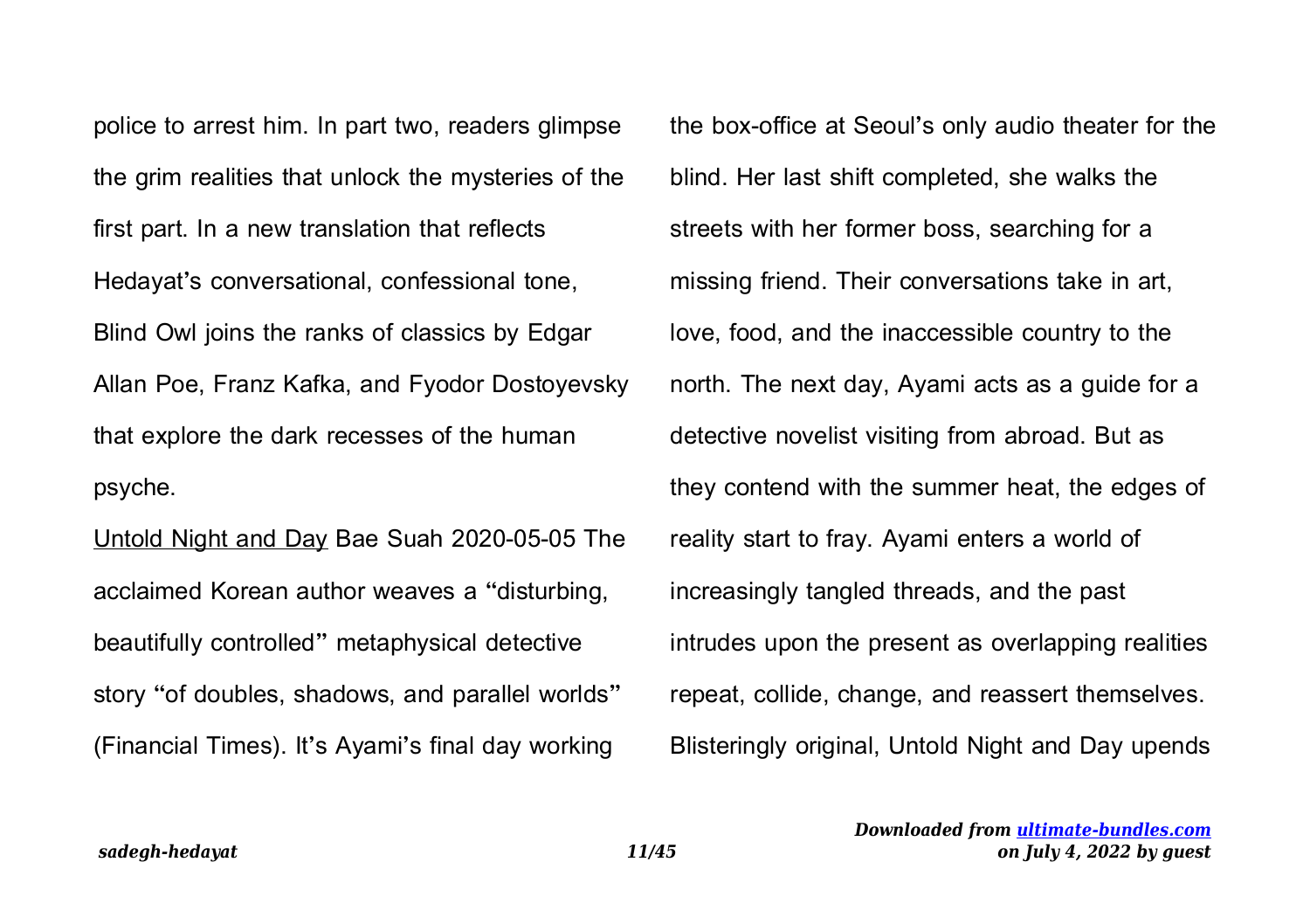the very structure of narrative storytelling. By one of the boldest and most innovative voices in contemporary Korean literature, and masterfully realized in English by Man Booker International Prize–winning translator Deborah Smith, Bae Suah's hypnotic novel asks whether more than one version of ourselves can exist at once. **Sadegh Hedayat S**Idiq Hid Uvat 1953 **A Cassida for Sadegh Hedayat** John Francis Alexander Heath-Stubbs 195? Blind Owl (Authorized by the Sadegh Hedayat Foundation - First Translation Into English Based on the Bombay Edition) Sadegh Hedayat 2012

Widely regarded as Sadegh Hedayat's masterpiece, the Blind Owl is the most important work of literature to come out of Iran in the past century. On the surface this work seems to be a tale of doomed love, but with the turning of each page basic facts become obscure and the reader soon realizes this book is much more than a love story. Although the Blind Owl has been compared to the works of the Kafka, Rilke and Poe, this work defies categorization. Lescot's French translation made the Blind Owl world-famous, while D.P. Costello's English translation made it largely accessible. Sadly, this work has yet to find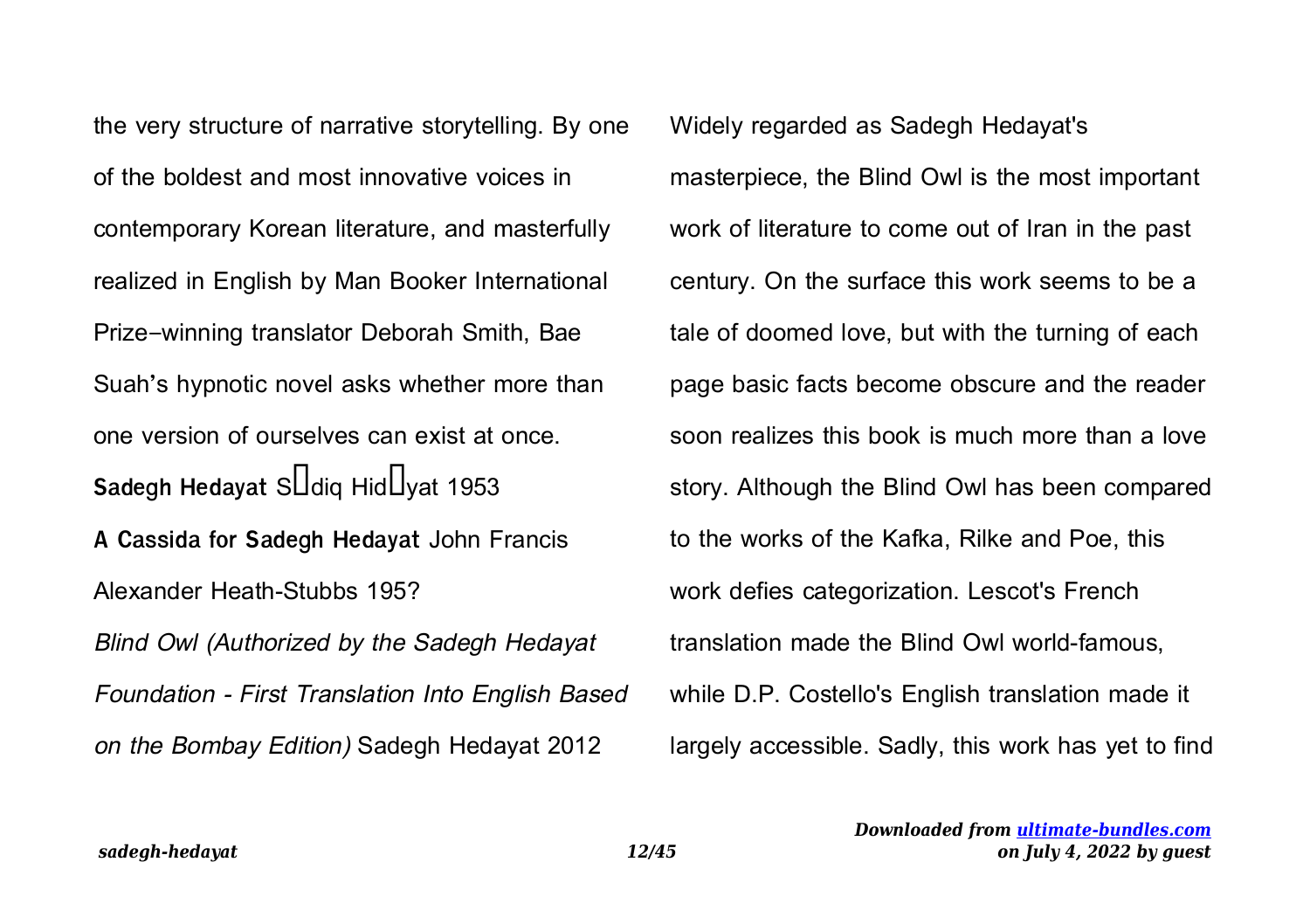its way into the English pantheon of Classics. This 75th anniversary edition, translated by award-winning writer Naveed Noori and published in conjunction with the Hedayat Foundation, aims to change this and is notable for a number of firsts: \*The only translation endorsed by the Sadegh Hedayat Foundation \*The first translation to use the definitive Bombay edition (Hedayat's handwritten text) \*The only available English translation by a native Persian and English speaker \*The preface includes a detailed textual analysis of the Blind Owl Finally, by largely preserving the spirit as well as the structure of

Hedayat's writing, this edition brings the English reader into the world of the Hedayat's Blind Owl as never before. Extensive footnotes (explaining Persian words, phrases, and customs ignored in previous translations) provide deeper understanding of this work for both the causal reader and the serious student of literature. ...."There are indeed marked differences between Costello's and Noori's translations. As Noori indicates, his attempt to preserve the overabundance of dashes gives the reader a more immediate sense of the narrator's agitation...The first sentence flows on in Noori's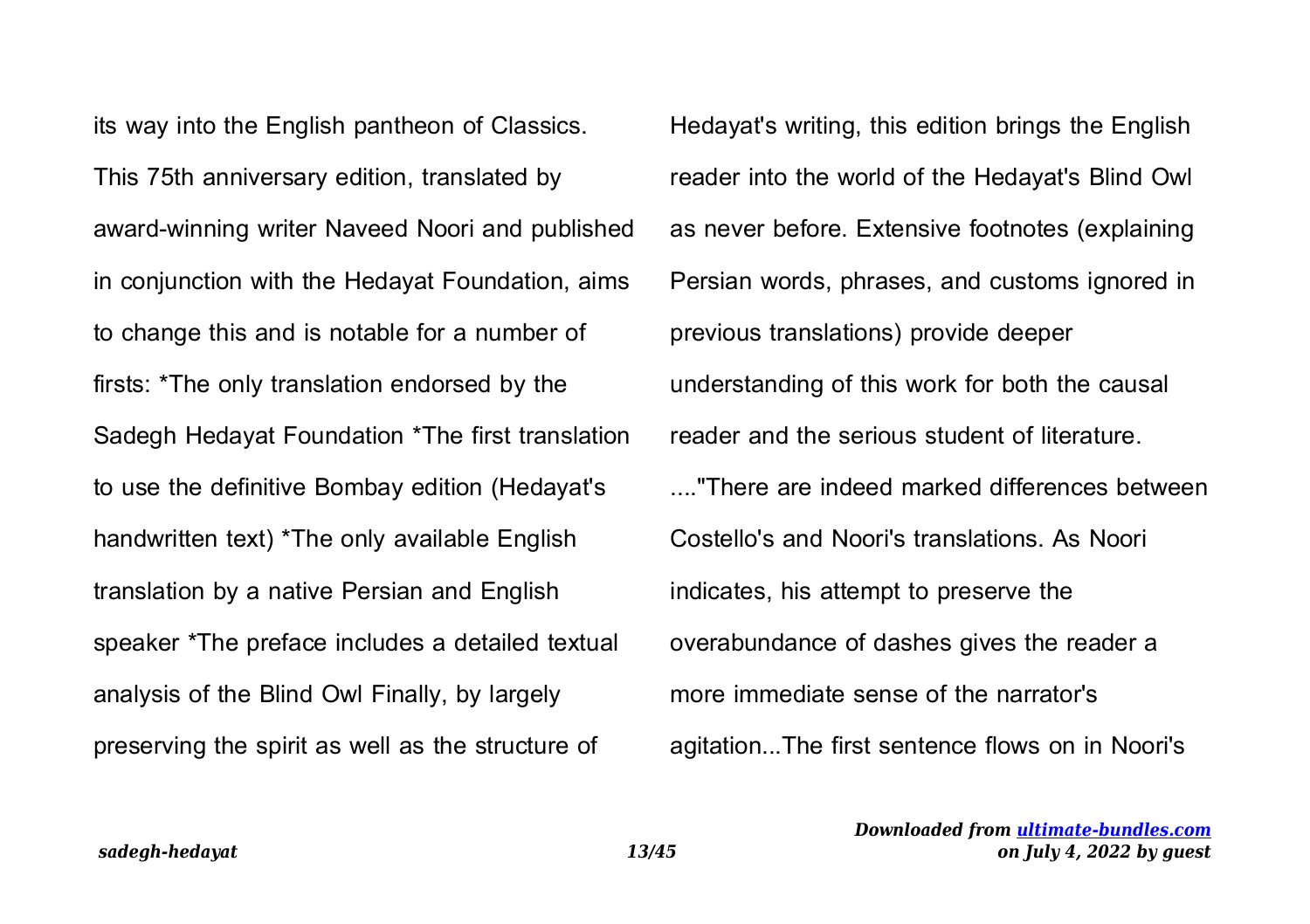translation, piling sensation upon sensation never allowing us to pause and catch our breath or separate out the images from the sensations. In his discussion of the relationship between his translation and Costello's, Noori also draws on translation theory and sees Costello's focus on the fluidity of the text in English as a "domestication" of Hedayat's original. Noori's new English translation and his preface are a welcome addition and will no doubt draw the attention of scholars interested in Hedayat's works. The close textual and comparative analysis of the type Noori offers marks a new and long-overdue critical

approach to the translation of the most celebrated work of modern Persian prose." -Professor Nasrin Rahimieh in Middle Eastern Literatures **The Blind Owl** Sadegh Hedayat 2010-10-12 An opium addict spirals into madness after losing a mysterious lover in this "extraordinary work" of modern Persian literature (The Times Literary Supplement, UK). Sadegh Hedayat was Iran's most renowned modern fiction writer, and his spine-tingling novel The Blind Owl is considered his seminal work. A classic of modern Iranian literature, this edition is presented to contemporary audiences with a new introduction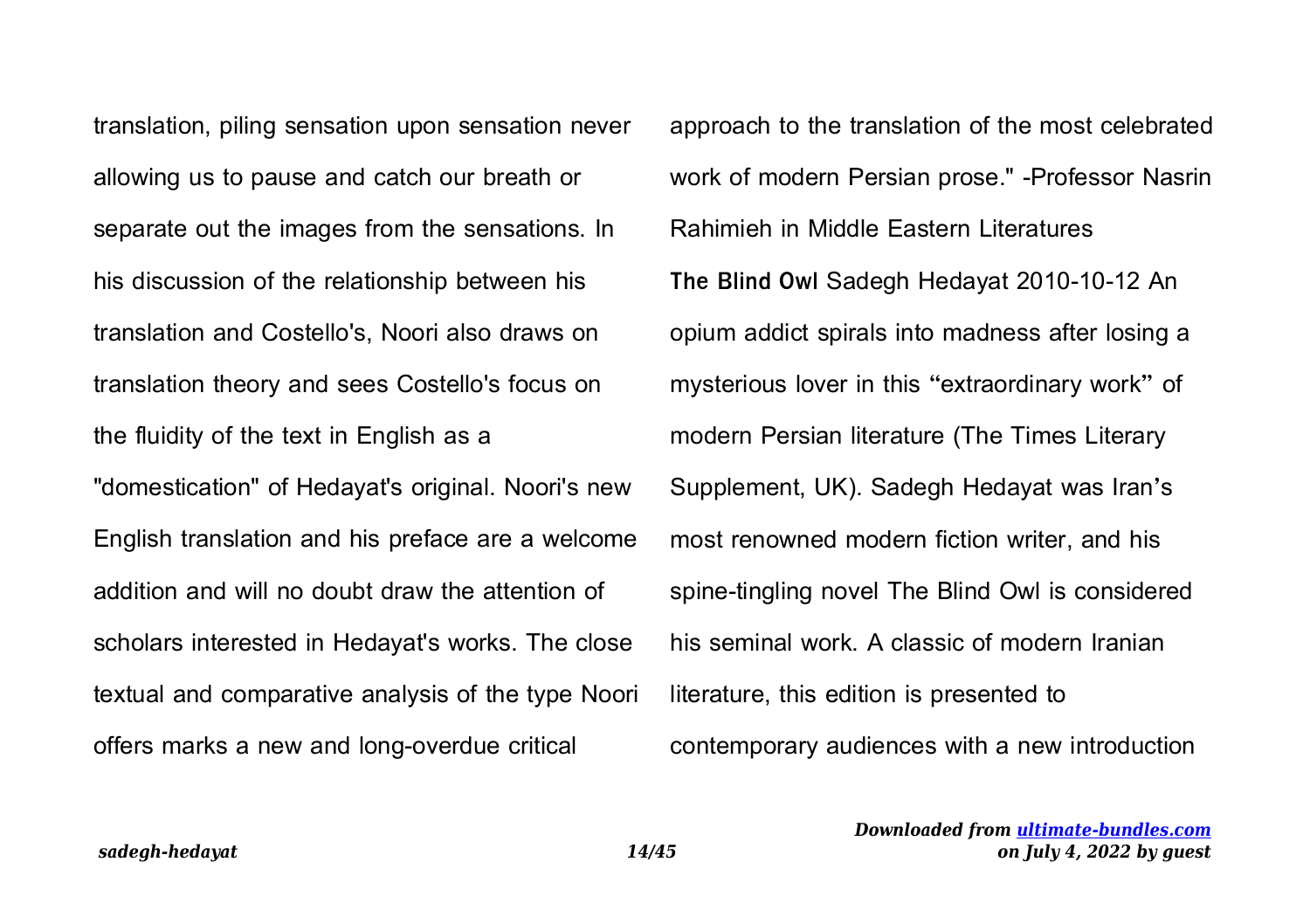by Porochista Khakpour, one of the most exciting voices from a new generation of Iranian-American authors. A haunting tale of loss and spiritual degradation, The Blind Owl tells the story of a young opium addict's despair after losing a mysterious lover. Through a series of intricately woven events that revolve around the same set of mental images—an old man with a spine-chilling laugh, four cadaverous black horses with rasping coughs, a hidden urn of poisoned wine—the narrator is compelled to record his obsession with a beautiful woman even as it drives him further into frenzy and madness.

Sadeq Hedayat Homa Katouzian 2021-10-21 Sadeq Hedayat is the most famous and the most enigmatic Iranian writer of the 20th century. This book is the first comprehensive study of Hedayat's life and works set against the background of literary and political developments in a rapidly changing Iran over the first half of the 20th century. Katouzian discusses Hedayat's life and times and the literary and political circles with which he was associated. But he also emphasises the uniqueness and universality of his ideas that have both influenced and set Hedayat apart from other Iranian writers of the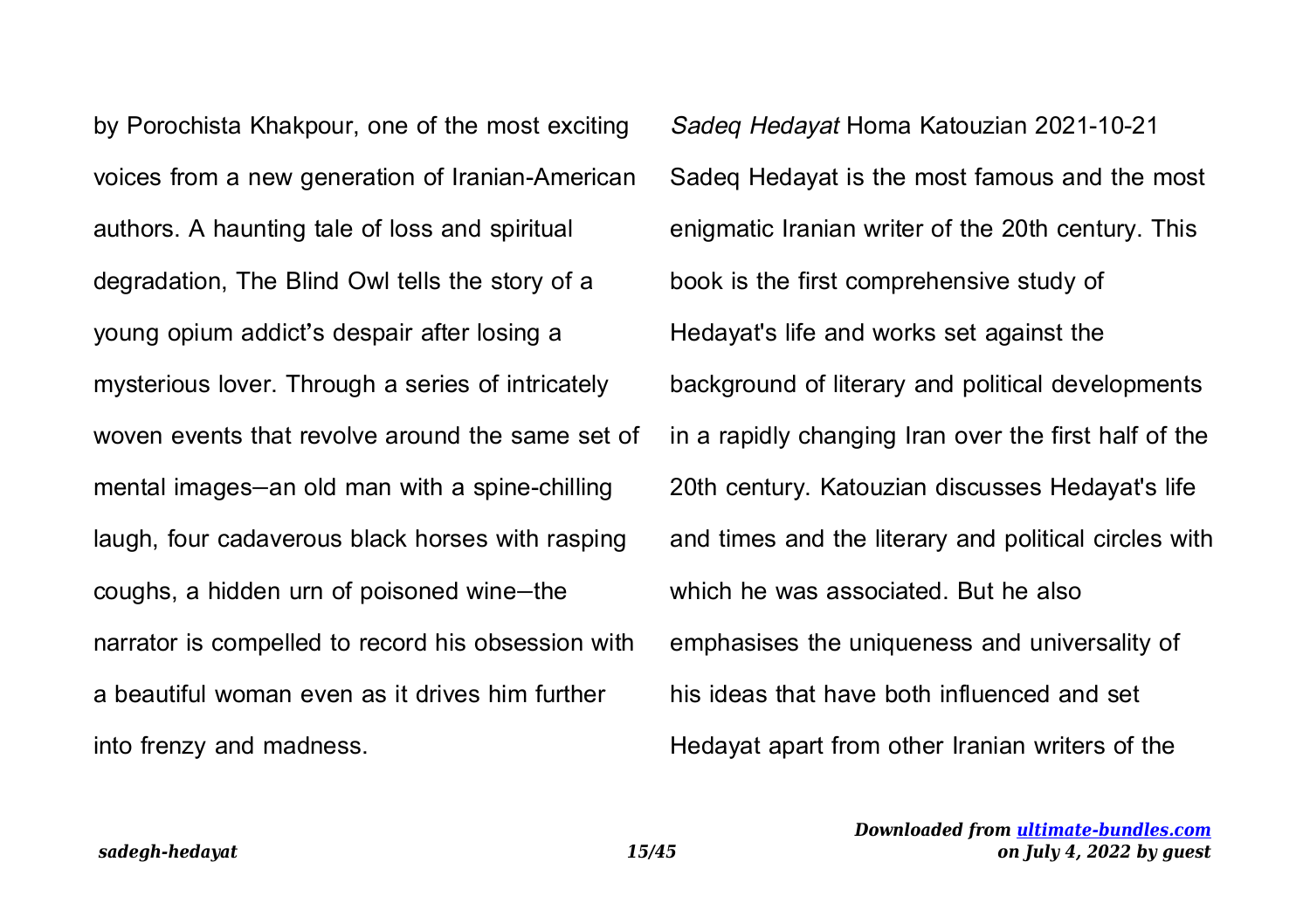period and that have given him a mystique that has been instrumental in his posthumous success with acclaimed works such as The Blind Owl. This second edition is fully revised and updated to reflect on recent debates and scholarship on Sadeq Hadeyat.

**The Nenuphar of Marsh; Story of Sadegh Hedayat?s Disappointments** Ahmad Shahvary 2002-05-31 I got familiar with Sadegh Hedayat's works in 1960 when I got a copy of Boof-i Koor, Blind Owl, reprinted of Bombay transcript, from a friend. Though after a short review of the book I found it too much imaginary and I archived it in

my bookshelves. During next thirty-seven years after, every time I wanted to read an article about Sadegh Hedayat or one of his books unintentionally it was a negative resistance in me till in year of 1997, when I got three years mission to Bombay, now is called by Indians Mumbai. After some months when I settled down there, I found a treasure of books in Iran Culture House in Bombay, founded by late Dr. Ali Asghar Hekmat ex Minister of Culture and then Extraordinary and Plenipotentiary Ambassador of Iran in New Delhi, some times in 1335/1956. From then after, I became full time reader of the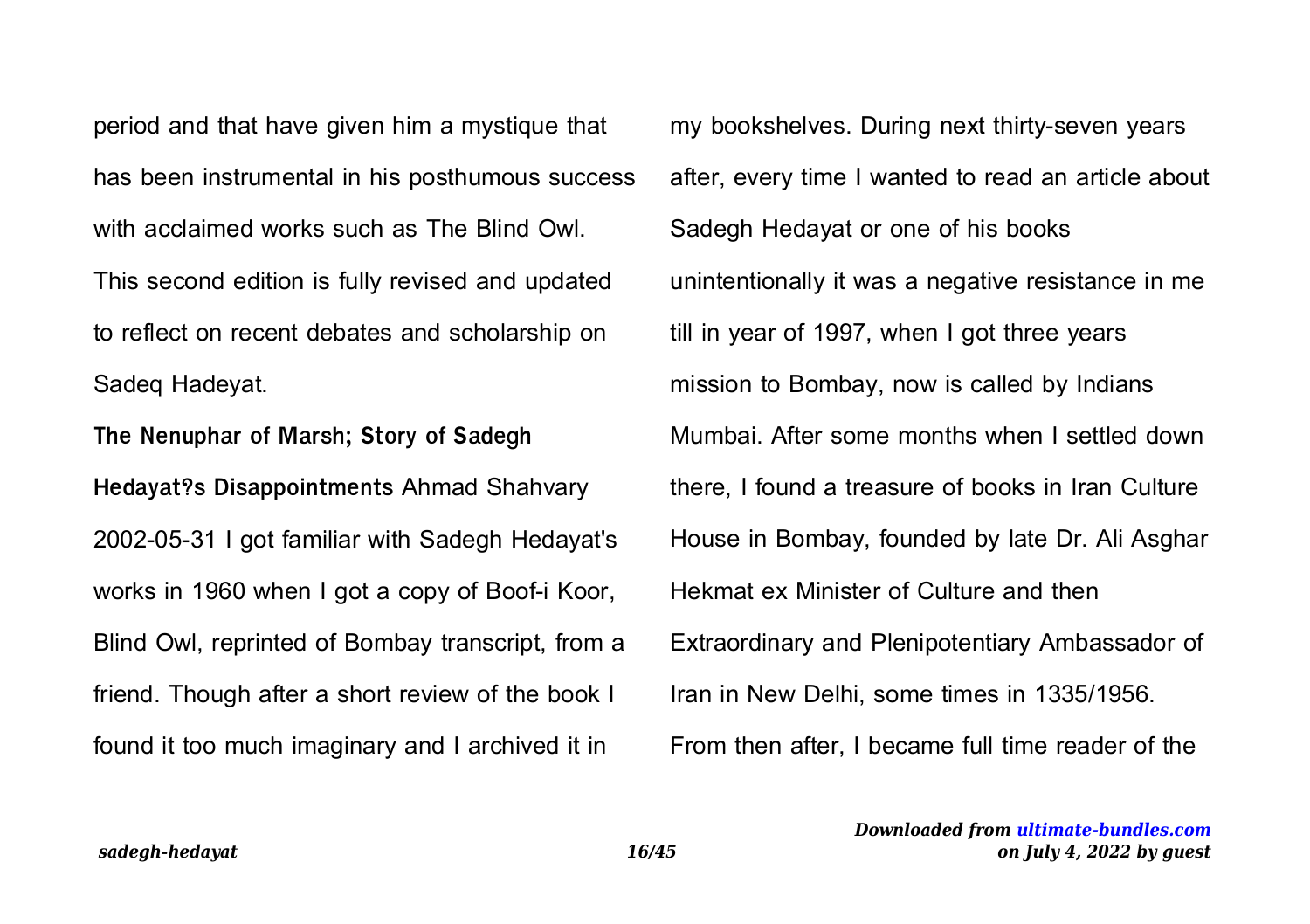library which enjoyed from relatively good sets of books on Iran literature, including the works of late Sadegh Hedayat. My study about Sadegh Hedayat began with the reading the book of "the collection of the letters of Sadegh Hedayat", written by Mahmud Katiraei; the book that was edited after the death of the Sadegh Hedayat. "The collection of the letters of Sadegh Hedayat" is including of some letters of the writer to his relatives, mainly Mahmud Hedayat, and some of his friends. These letters have been written in different sections of his short life. Reading this book, and other books written on Sadegh

Hedayat as well as his own books, fortunately toke plenty of my mission's time in Bombay that in fact due to many reasons was very unpleasant. So that what you are going to read in this book is the outcome of that study. After reading and preparing the notes from the works of Sadegh Hedayat which were in my access in India, when I returned to Iran, I began reading the books that were written on Hedayat and his works mainly after his suicide in 1951. The present book is in fact the result of this continuous study which took six years. Everyone has its own attitude on this contemporary writer of Iran; some think that he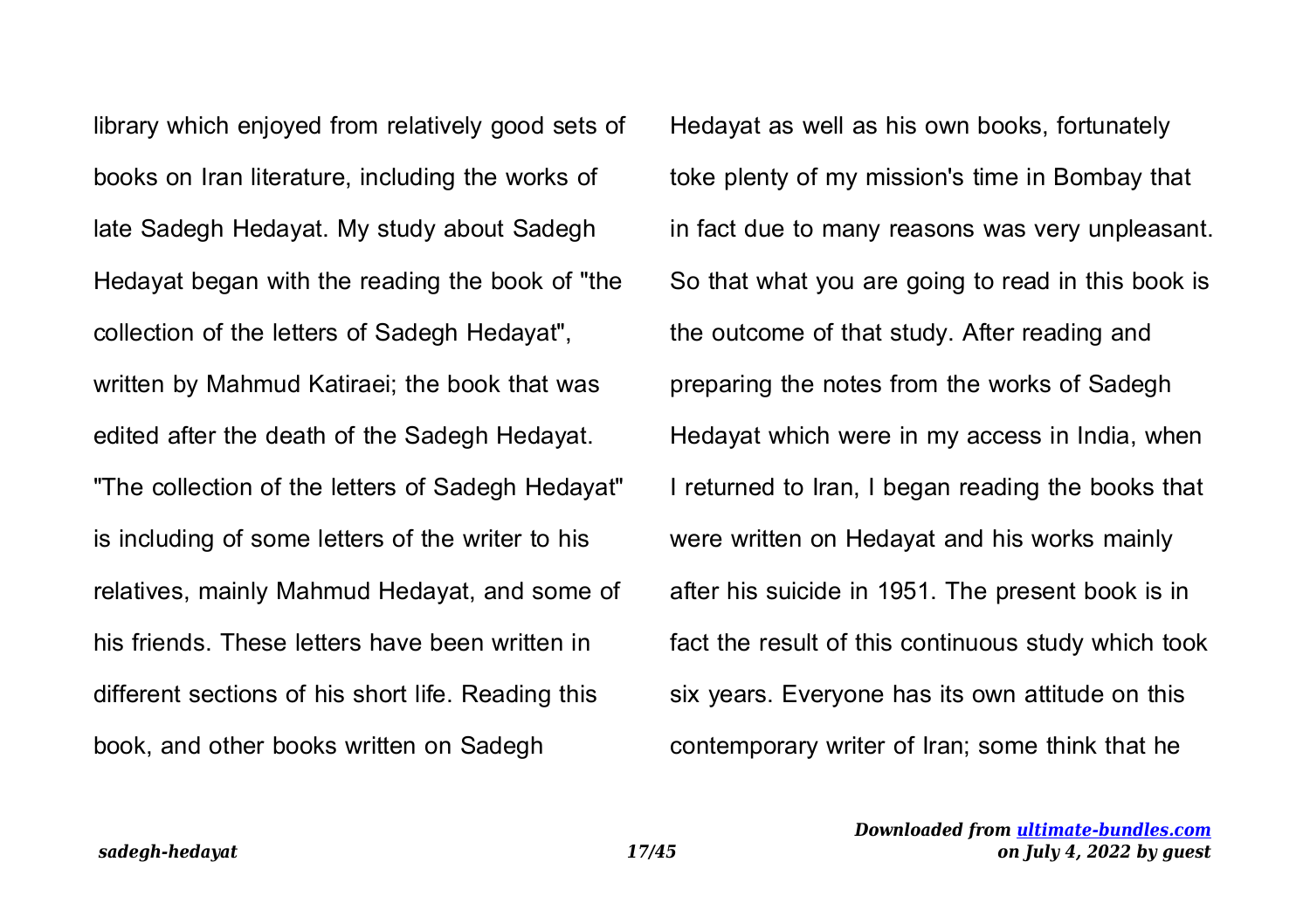has been the most influential writers other think he was a melancholy person, to my belief he was an ambitious man with an ordinary IQ who tried to be somehow well-known person from a family whose members enjoyed good and honest reputation in Iran.

**On the Damp Road**

**Favayed-E Giyahkhori ( Persian Edition )** Sadegh Hedayat 2018-08-10 Favayed-e giyahkhori (The Benefits of Vegetarianism) written in 1927 by Iranian modern writer Sadegh Hedayat, is one of the most important and influential works ever written in Persian about animal rights and

vegetarianism. It is the more complete edition of Hedayat's older book about animal rights named Men and Animals . Based on the two mentioned books, some vegan parties in Iran tend to consider Sadegh Hedayat as the father of Iran's modern vegetarianism.

Sadeq Hedayat Homa Katouzian 2007-09-13 Featuring contributions from leading scholars of Iranian studies and / or comparative literature, this edited comprehensive and critical edited collection provides detailed scholarly analysis of Hedayat's life and work using a variety of methodological and conceptual approaches.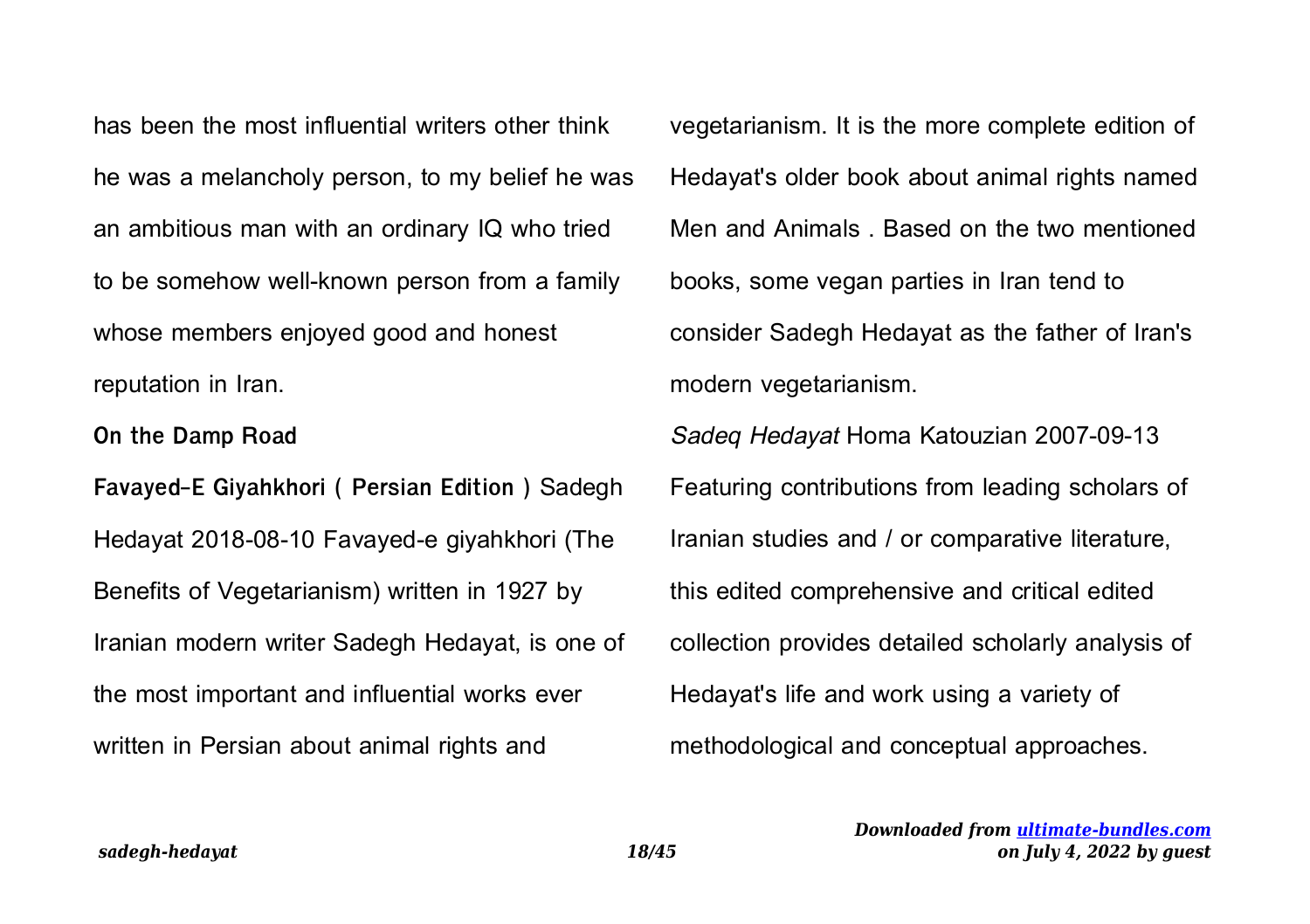Hedayat is the author of The Blind Owl, the most famous Persian novel both in Iran and in Europe and America. Many of his short stories are in a critical realist style and are regarded as among some of the best written in twentieth century Iran. But his most original contribution was the use of modernist, more often surrealist, techniques in Persian fiction. Thus, he was not only a great writer, but also the founder of modernism in Persian fiction. Yet both Hedayat's life and his death came to symbolize much more than leading writers would normally claim. He still towers over modern Persian fiction and will remain a highly

controversial figure so long as the clash of the modern and the traditional, the Persian and the European, and the religious and the secular, has not led to a synthesis and a consensus.

My Uncle Napoleon Iraj Pezeshkzad 2006-04-11 The most beloved Iranian novel of the twentieth century "God forbid, I've fallen in love with Layli!" So begins the farce of our narrator's life, one spent in a large extended Iranian family lorded over by the blustering, paranoid patriarch, Dear Uncle Napoleon. When Uncle Napoleon's leastfavorite nephew falls for his daughter, Layli, family fortunes are reversed, feuds fired up and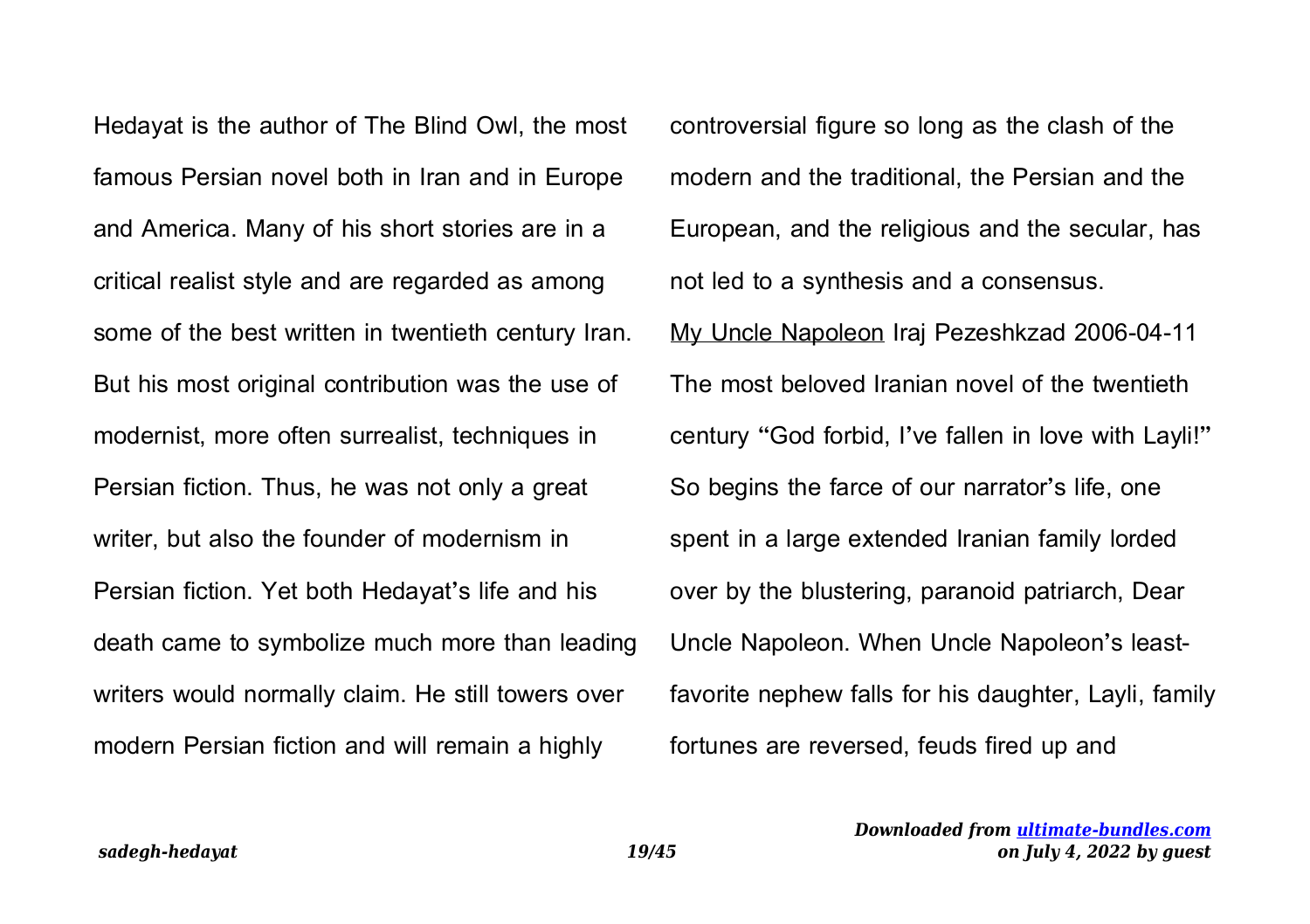resolved, and assignations attempted and thwarted. First published in Iran in the 1970s and adapted into a hugely successful television series, this beloved novel is now "Suggested Reading" in Azar Nafisi's Reading Lolita in Tehran. My Uncle Napoleon is a timeless and universal satire of first love and family intrigue. The Myth of Creation S**atiq Hid** Uvat 1998 The Myth of Creation [Afsaneh-ye Afarinesh] is one of the earliest works by Iran's best-known twentiethcentury writer, Sadeq Hedayat, whose popularity outside Iran is due mostly to his short novel, The Blind Owl. Little has been written in critical

literature about this work, perhaps because critics find the subject matter too sensitive for its generally Jewish, Christian and Moslem audiences. Given the general plot line of this story, Hedayat demonstrates an open skepticism towards the three major Middle Eastern religions, particularly Islam, by casting the characters of his story in the form of puppets. This suggests that even the "creator," as perceived by these three religions, is a mere puppet controlled by unseen hands.

Novel Folklore Jason Reza Jorjani 2020-02-06 In "Novel Folklore," Jason Reza Jorjani offers a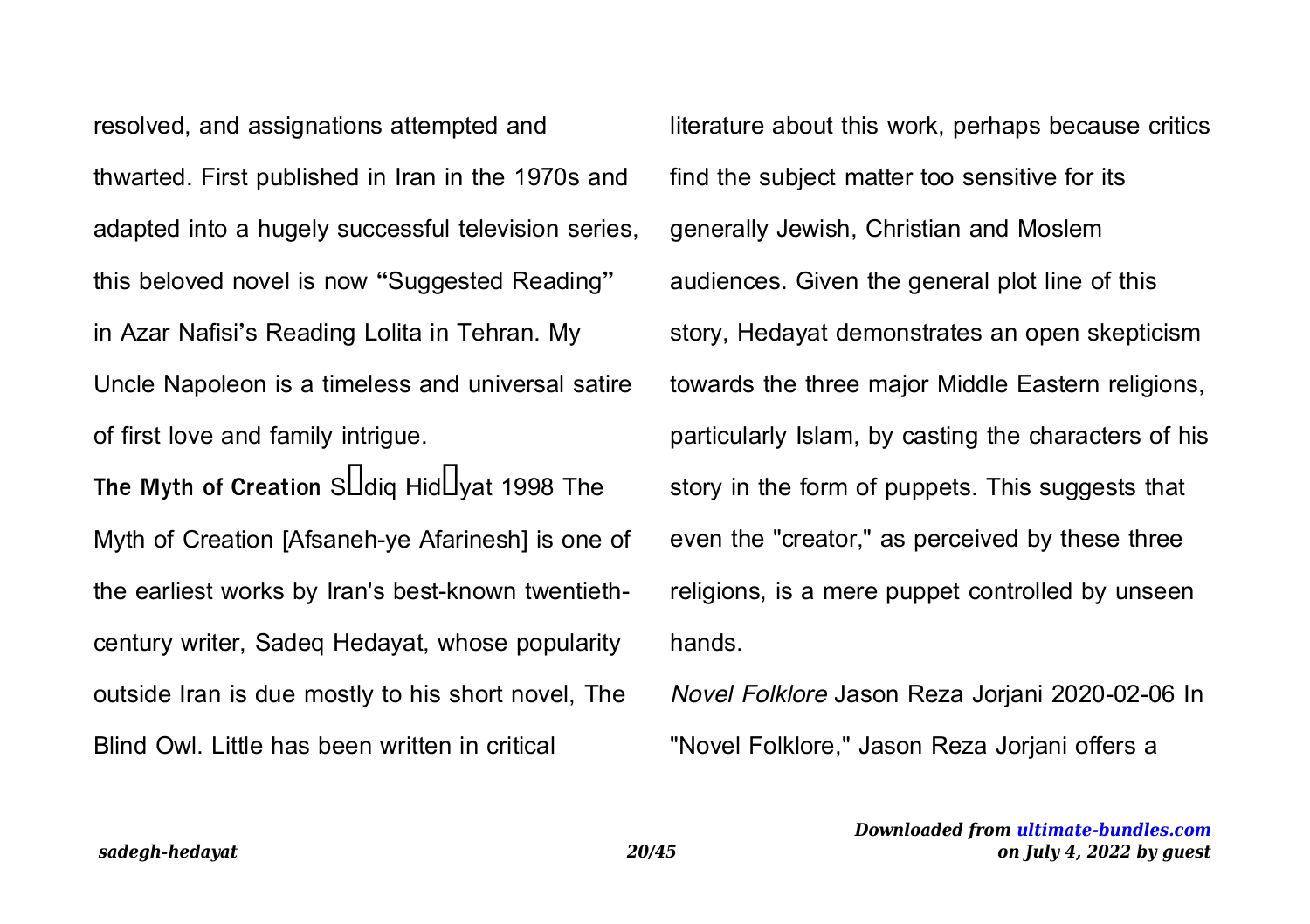revolutionary interpretation of "The Blind Owl," revealing Hedayat's complex appropriation of libertine Gnostic and antinomian Tantric ideas. On Jorjani's reading, "The Blind Owl" is ultimately about the "Imaginal" metamorphosis of humans into higher beings...

The Brief and Frightening Reign of Phil George Saunders 2005-09-06 From the #1 New York Times bestselling author of the Man Booker Prize-winning novel Lincoln in the Bardo and the story collection Tenth of December, a 2013 National Book Award Finalist for Fiction. In a profoundly strange country called Inner Horner,

large enough for only one resident at a time, citizens waiting to enter the country fall under the rule of the power-hungry and tyrannical Phil, setting off a chain of injustice and mass hysteria. An Animal Farm for the 21st century, this is an incendiary political satire of unprecedented imagination, spiky humor, and cautionary appreciation for the hysteric in everyone. Over six years in the writing, and brilliantly and beautifully packaged, this novella is Saunders' first standalone, book-length work—and his first book for adults in five years. The Blind Owl  $\text{III}$ diq Hid $\text{I}$ yat 2008-07-01

> *Downloaded from [ultimate-bundles.com](http://ultimate-bundles.com) on July 4, 2022 by guest*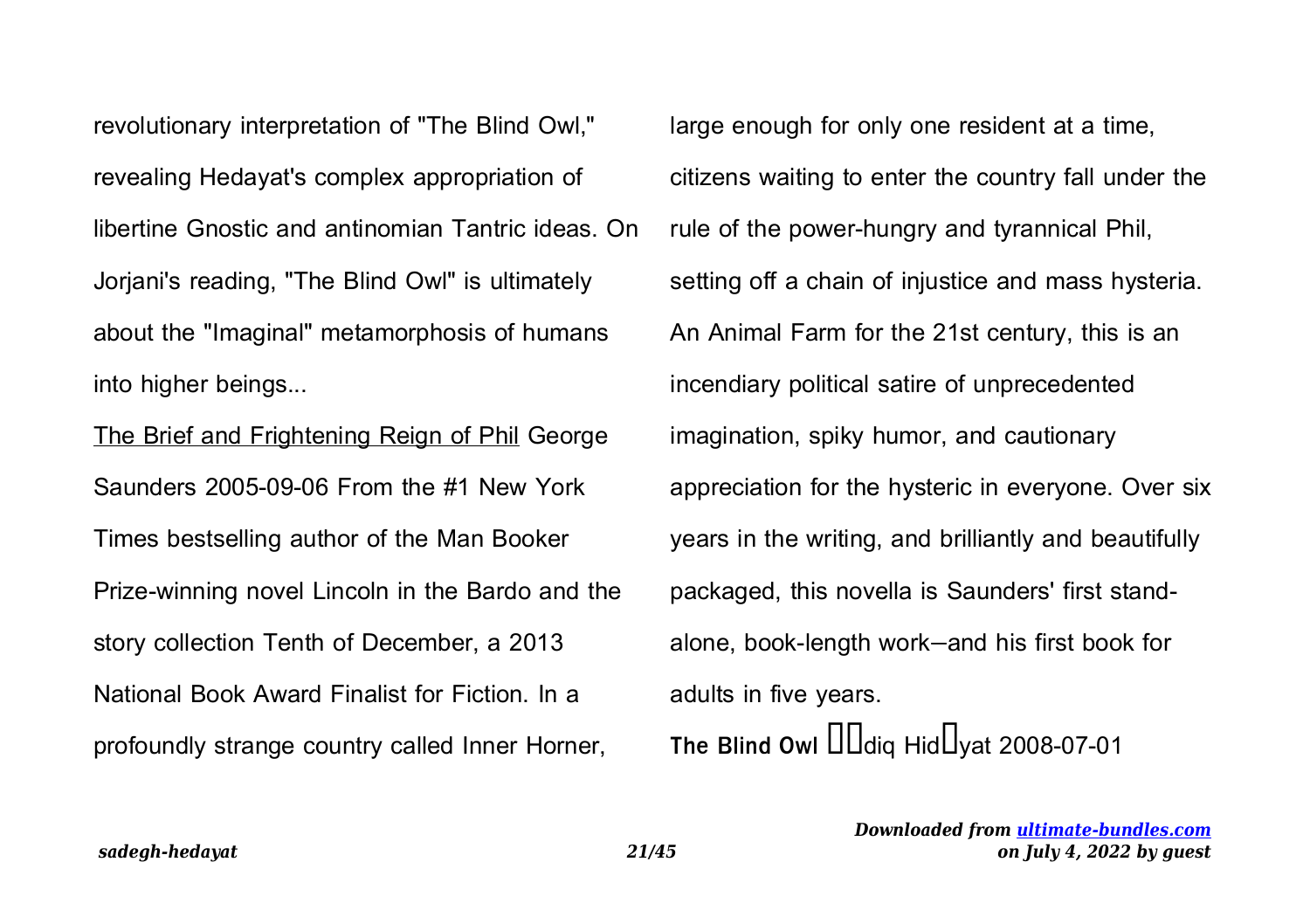"Following a disjointed, vision-like structure, The blind owl is the nightmarish exploration of the psyche of a madman"--Book jacket.

**Hedayat's Blind Owl as a Western Novel** Michael Beard 2014-07-14 The Iranian writer Sadeq Hedayat is the most influential figure in twentiethcentury Persian fiction--and the object of a kind of cult after his suicide in 1951. His masterpiece The Blind Owl is the most important novel of modern Iran. Its abrupt, tortured opening sentence, "There are sores which slowly erode the mind in solitude like a kind of canker," is one of the best known and most frequently recited passages of modern

Persian. But underneath the book's uncanniness and its narrative eccentricities, Michael Beard traces an elegant pastiche of familiar Western traditions. A work of advocacy for a disturbing and powerful piece of fiction, his comprehensive analysis reveals the significance of The Blind Owl as a milestone not only for Persian writing but also for world literature. The international, decentered nature of modernist writing outside the West, typified by Hedayat's European education and wide reading in the Western canon, suggested to Beard the strategy of assessing The Blind Owl as if it were a Western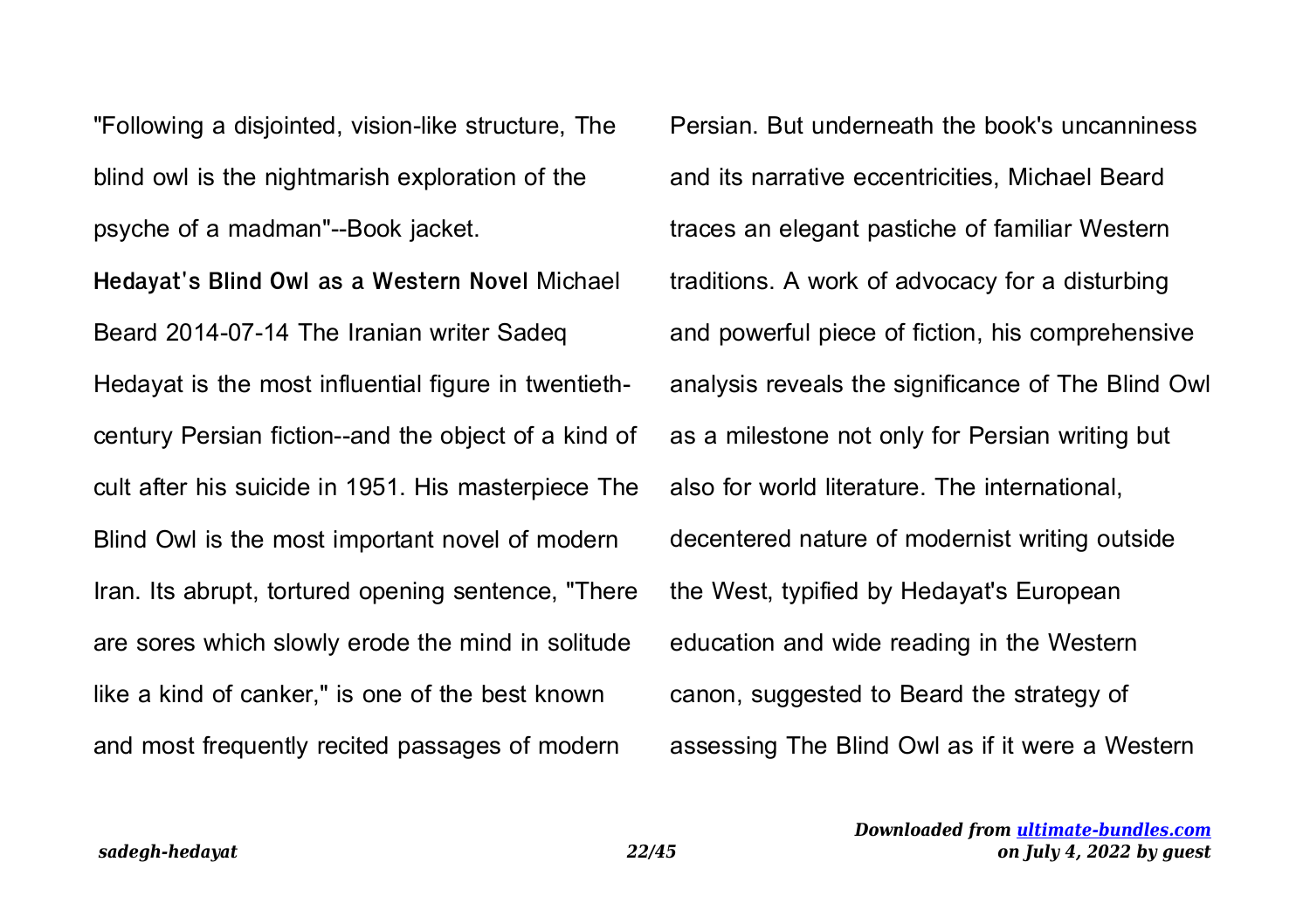novel. Viewed in this context, Hedayat's intricate chronicle challenges the very notion of a national literature, rethinking and reshaping our traditions until we are compelled, "through its eyes," to see them in a new way. Originally published in 1990. The Princeton Legacy Library uses the latest print-on-demand technology to again make available previously out-of-print books from the distinguished backlist of Princeton University Press. These editions preserve the original texts of these important books while presenting them in durable paperback and hardcover editions. The goal of the Princeton Legacy Library is to vastly

increase access to the rich scholarly heritage found in the thousands of books published by Princeton University Press since its founding in 1905.

Complete Works - Volume Vii - Translations from Pàhlàvi Jahangir Hedayat 2012-08 Published in Farsi language by the "Sadegh Hedayat Foundation" and the renowned "Iranian Burnt Books Foundation", this is the seventh volume of the revised and according to original manuscripts comparatively updated complete works of Sadegh Hedayat, the renowned Iranian novelist. This volume contains his complete translations from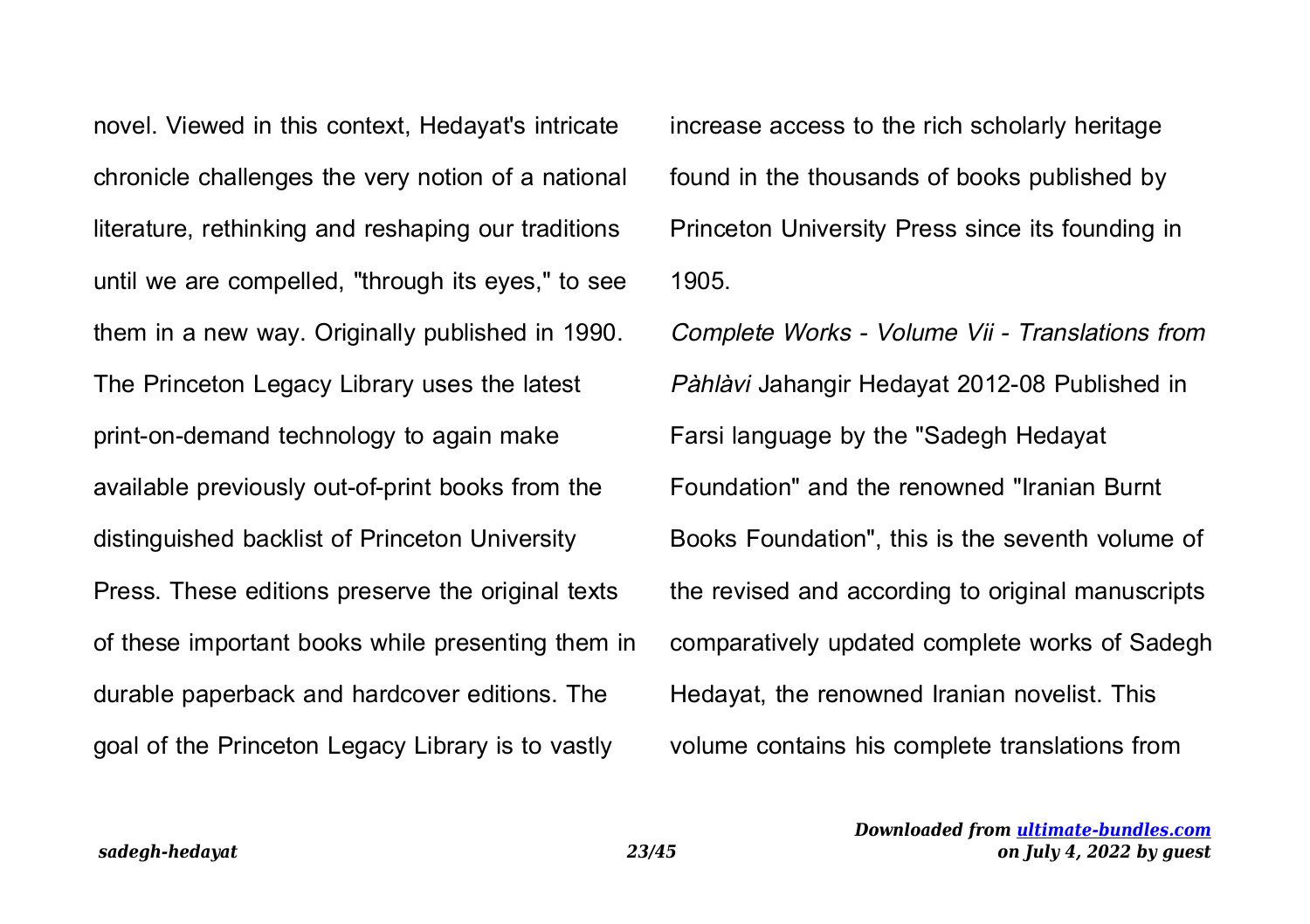the Pàhlàvi language, including zànde vàhumàn yàsan, kârnâmehye àrdeshire pâpàkân, gojàsteh àbâlish, shàhrestânhâye irân, gozâreshe gàmânshekàni, yâdgâre jâmasp and âmàdàne shah bàhrâme vàrjavànd. Sadegh Hedayat was born on 17 February 1903 in Tehran, at his father's house. His father was Hedayat Gholi Khan-e Hedayat (E'tezad-Ol-Molk), son of Jafar GholiKhan-e Hedayat, his mother was, Ozra-Zivar-Ol-Moluk Hedayat, daughter of Hossein GholiKhan-e Mokhber-ol-Dole the second. His parent was from the line of Reza GholiKhan; who was one of the famous Iranian writers, poets and

historians in 13th century; that was Kamal Khojandi descents. He went to Elmieh Primary school, Tehran in 1909, and after completing his basic education and then started his high school at Darolfonun in 1914. Because of eye trouble, there was a break in his education in 1914, but he continued his education in Saint Louis School at Tehran, where he got familiar with French language and literature in 1917. He completed his secondary education and was sent with the other Iranian students to Belgium for higher education in 1925. At first, he studied in "Gand" Port University, but he declared his dissatisfaction,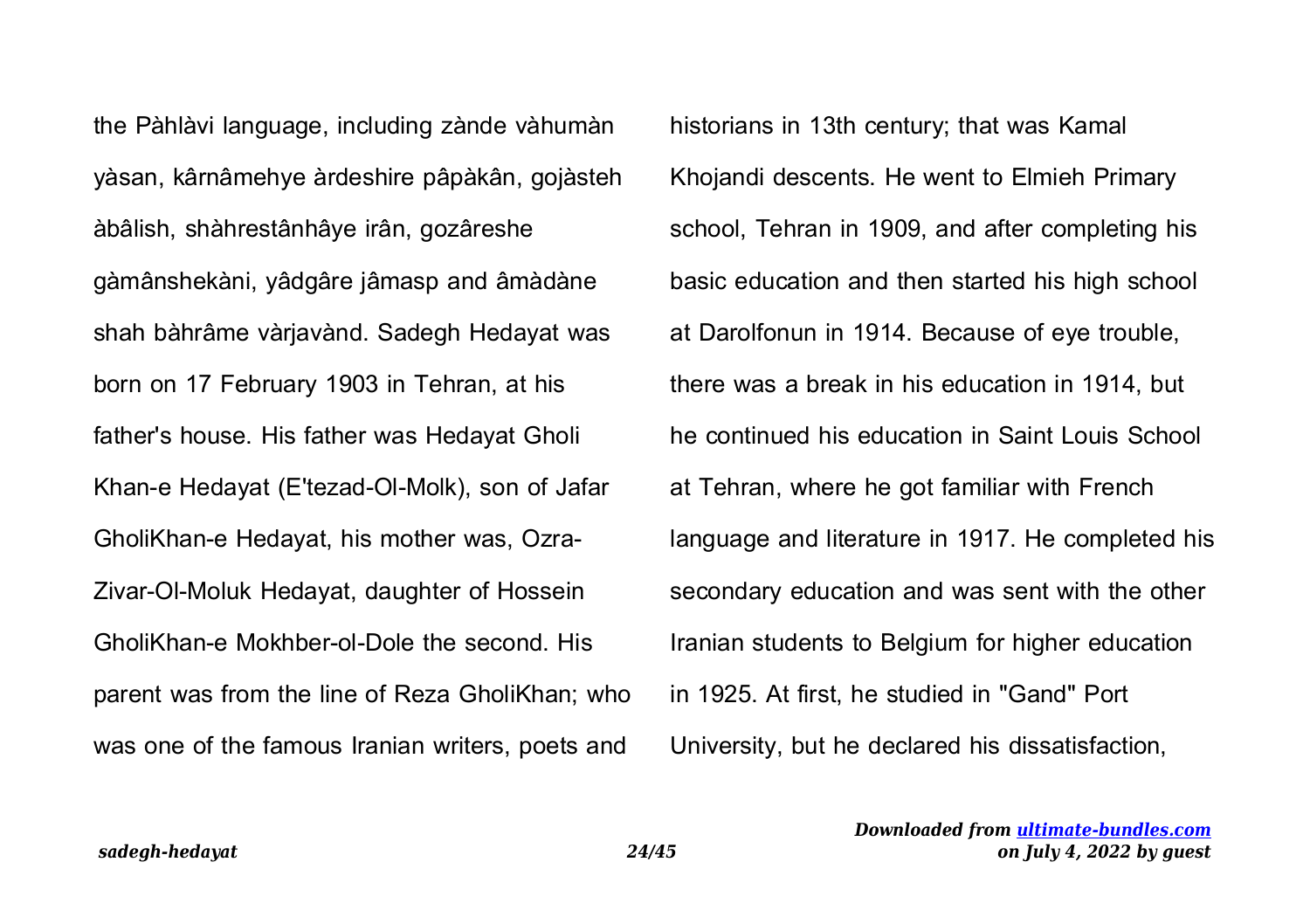because of bad weather and his education situation, so he was transferred to Paris to continue his studies. In1928, Sadegh Hedayat, attempted to his first suicide by throwing himself into Marne River in Samoi, but he was rescued by the people in a boat. Finally, in 1930, he returned back to Tehran and in that year he was hired in Bank Melli Iran. In those days "Rabe Group" was formed including Bozorg Alavi, Massud Farzad, Mojtaba Minavi and Sadegh Hedayat.In 1932, he traveled to Isfahan and also started his work at General Department of Commerce. In 1933, he traveled to Shiraz and

stayed in his uncle's house (Dr.Kraim Hedayat) for awhile. In 1934, he resigned from General Department of Commerce and commenced his work at Ministry Of Foreign Affairs; he resigned from Ministry Of Foreign Affairs in 1935, and in that year he was summoned by Police Investigation Department and interrogated for the context of the book "Mister Bow Wow". In 1936, he commenced working at General Department of Construction and traveled to India, he started learning "Pahlavi Language" with an Indian researcher and professor; Bahram Goor Anklesaria. In 1937, he returned back to Tehran,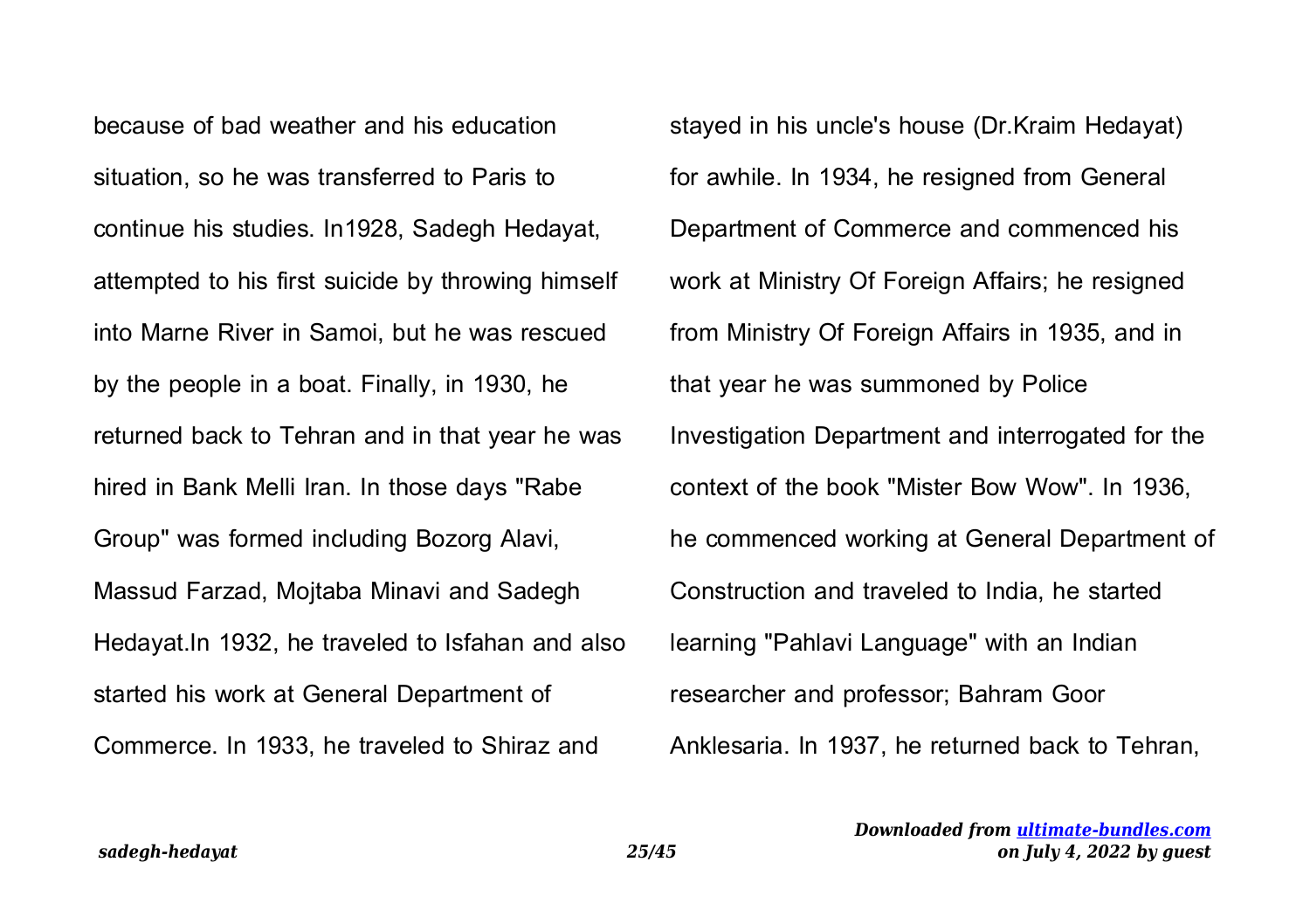started working in Bank Melli Iran again, he resigned from there again in 1938, and started working at State Music Department and also cooperating with "Music Magazine". In 1940 he commenced his work at Fine Art Faculty of Tehran University as translator, and cooperating with "Sokhan Magazine" in 1943.He went to Tashkent by the invitation of The State University of Middle Asia in Uzbekistan in 1945, and also cooperated with "Payam e Now Magazine". In that year a ceremony for honoring Sadegh Hedayat was held in Iran and Soviet Union Cultural Society, in 1949.He was invited to

participate in The World Congress of Peace but he could not attend because of his administrative problems. In 1950, he went to Paris and on April 8 1951, in that city, he committed suicide by gaz.He was 48 years old when got himself free from life pains, his grave was in Pere-la Chaise Cemetery in Paris. He spent all his life in his father's house.

On the Damp Road Soheyl Dahi 2014 **World Literature and Hedayat's Poetics of Modernity** Omid Azadibougar 2020-02-01 This book introduces the canonical figure Sadegh Hedayat (1903–1951) and draws a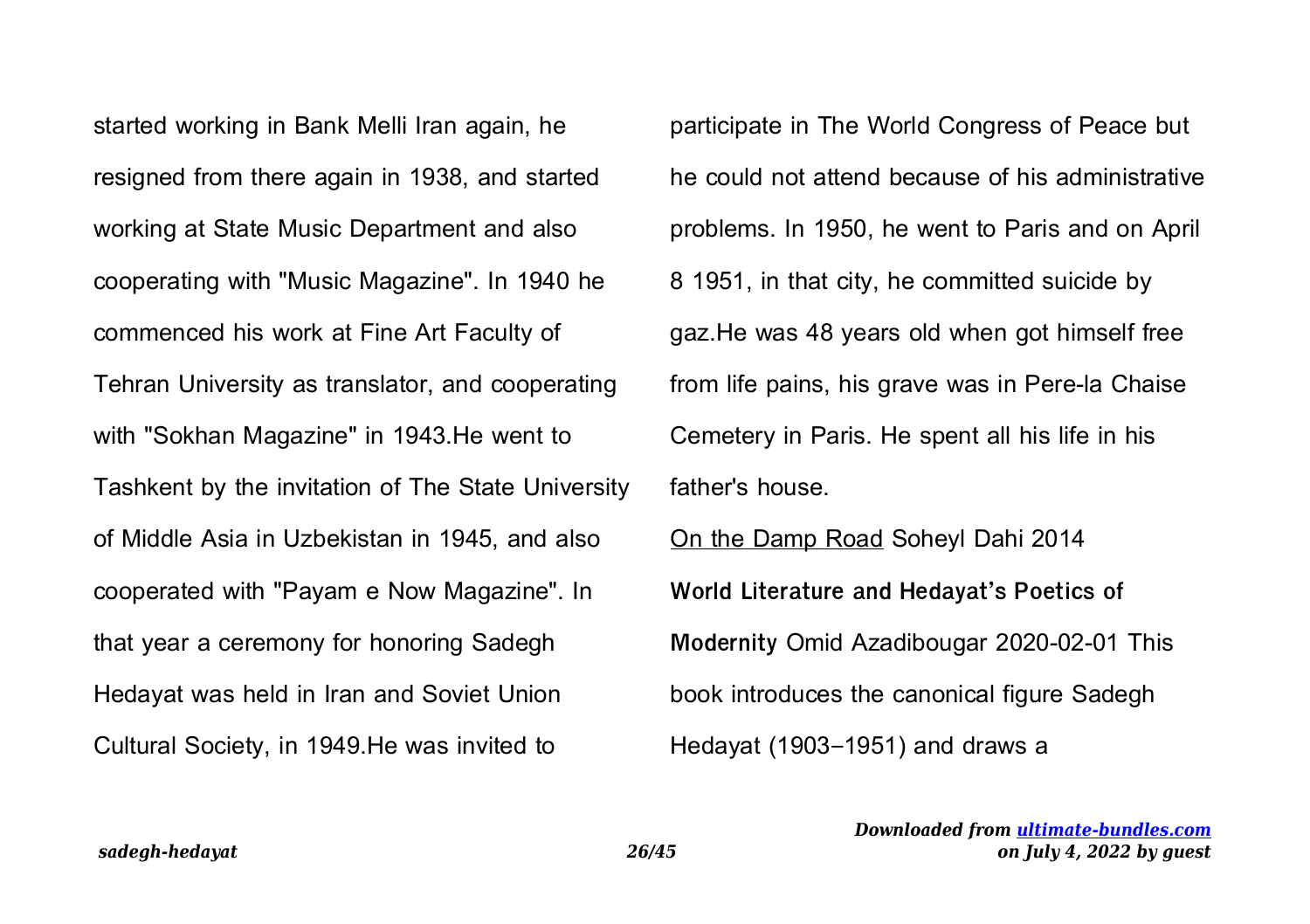comprehensive image of a major intellectual force in the context of both modern Persian Literature and World Literature. A prolific writer known for his magnum opus, The Blind Owl (1936), Hedayat established the use of common language for literary purposes, opened new horizons on imaginative literature and explored a variety of genres in his creative career. This book looks beyond the reductive critical tendencies that read a rich and diverse literary profile in light of Hedayat's suicide, arguing instead that his literary imagination was not solely the result of genius but rather enriched by a vast network of the world's

literary traditions. This study reflects on Hedayat's attempts at various genres of artistic creation, including painting, fiction writing, satire and scholarly research, as well as his persistent struggles for artistic authenticity, which transcended solidly established literary and artistic norms. Providing a critical reading of Hedayat's work to untangle aspects of his writing – including reflections on science, religion, nationalism and coloniality – alongside his pioneering work on folk culture, and how humor informs his writings, this text offers a critical review of the status of Persian literature in the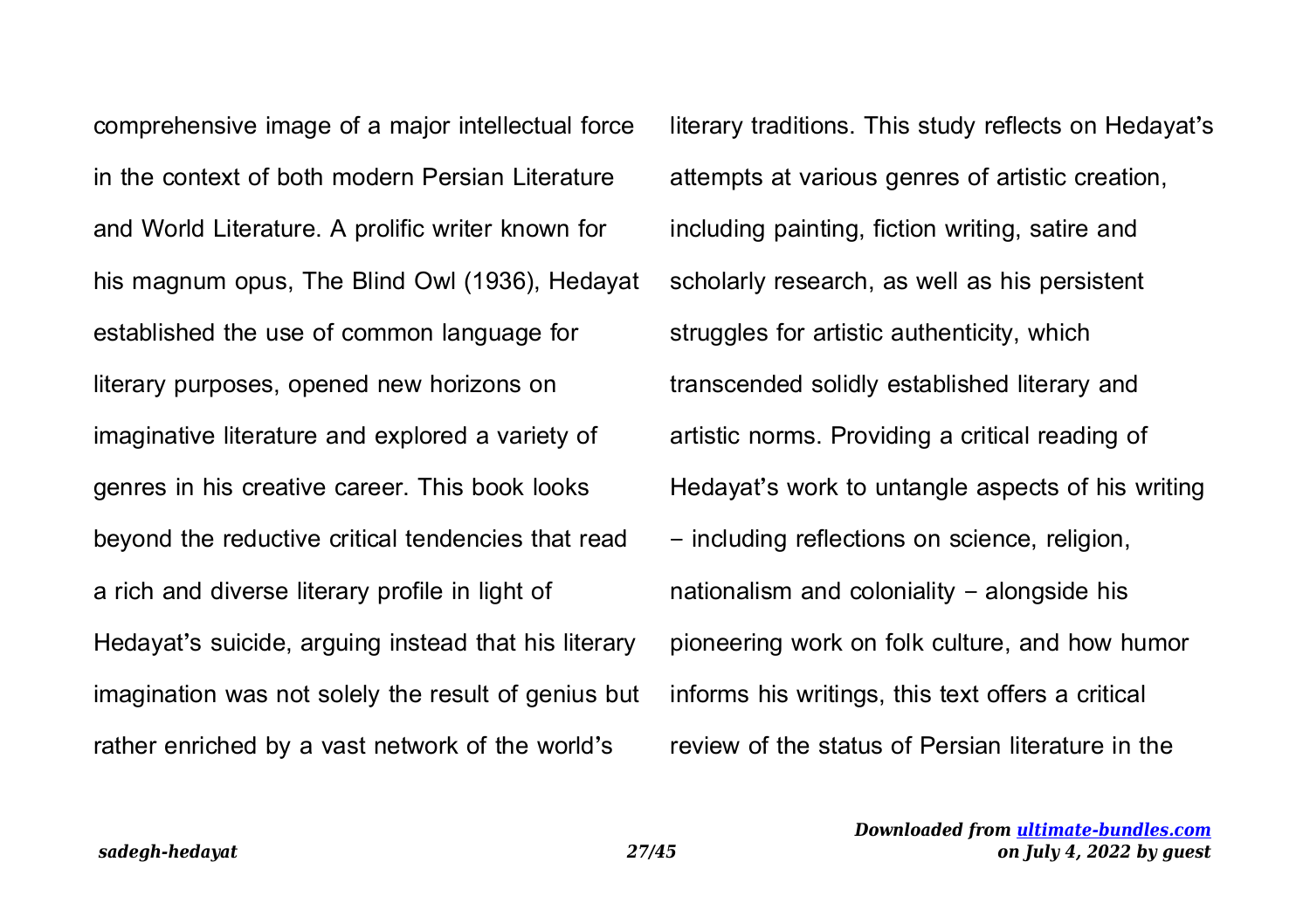contemporary landscape of the world's literary studies.

Complete Works - Volume IV - Bufe Kur (the Blind Owl) Sadegh Hedayat 2010-03-01 Published in Farsi language by the Sadegh Hedayat Foundation" and the renowned Iranian Burnt Books Foundation," this is the fourth volume of the revised and according to original manuscripts comparatively updated complete works of Sadegh Hedayat, the renowned Iranian novelist. This volume contains his most prominent novel "bufe kur" (the blind owl) published for the first time in its original (non-censored) version.

The volume furthermore includes the original handwritten manuscript (facsimile) of the novel as well as a collection of critics by prominent international writers. The volume closes with the so called "poetics of bufe kur." Sadegh Hedayat was born on 17 February 1903 in Tehran, at his father's house. His father was Hedayat Gholi Khan-e Hedayat(E'tezad-Ol-Molk), son of Jafar GholiKhan-e Hedayat, his mother was, Ozra-Zivar-Ol-Moluk Hedayat, daughter of Hossein GholiKhan-e Mokhber-ol-Dole the second. His parent was from the line of Reza GholiKhan; who was one of the famous Iranian writers, poets and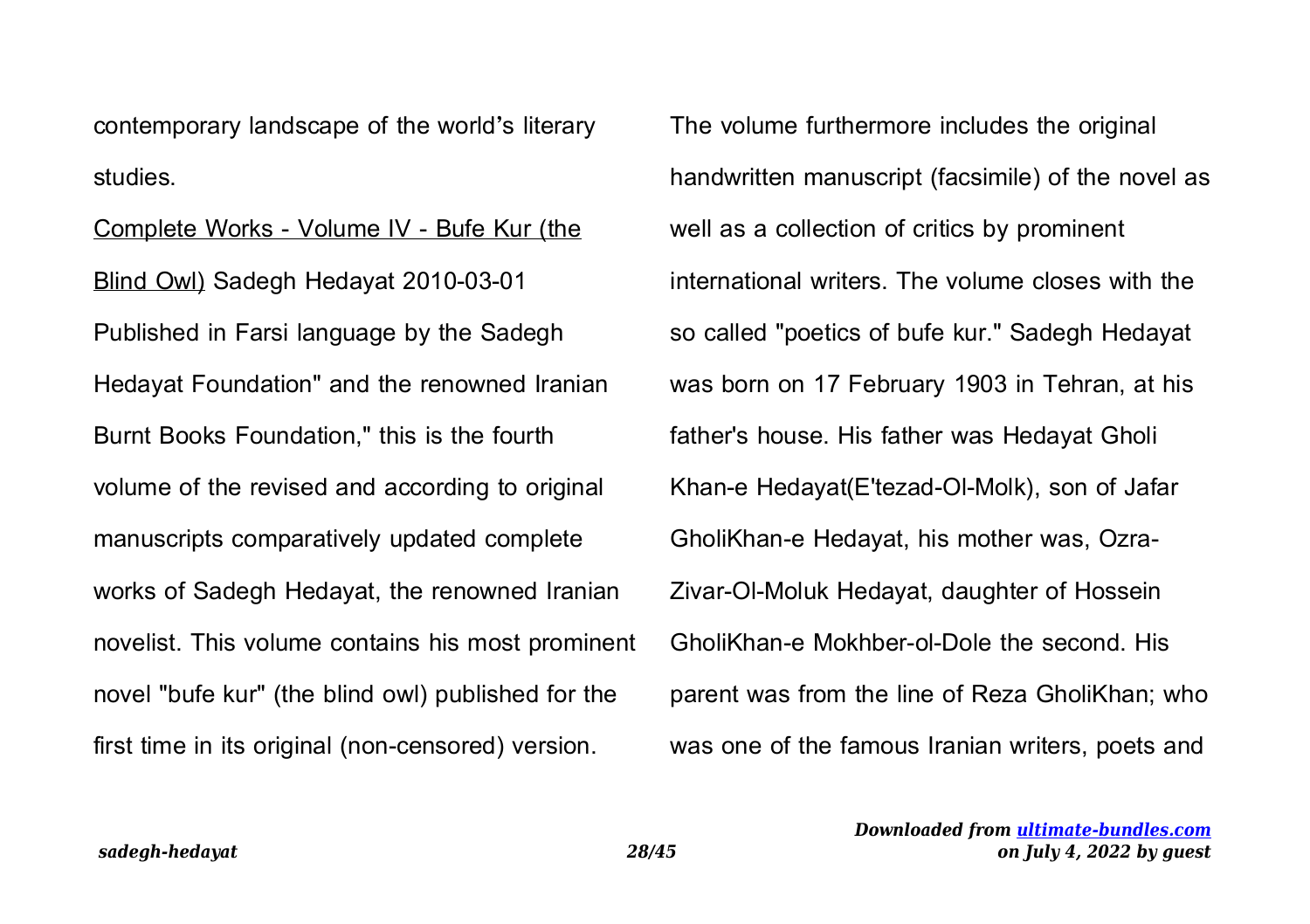historians in 13th century; that was Kamal Khojandi descents. He went to Elmieh Primary school, Tehran in 1909, and after completing his basic education and then started his high school at Darolfonun in 1914. Because of eye trouble, there was a break in his education in 1914, but he continued his education in Saint Louis School at Tehran, where he got familiar with French language and literature in 1917. He completed his secondary education and was sent with the other Iranian students to Belgium for higher education in 1925. At first, he studied in "Gand" Port University, but he declared his dissatisfaction,

because of bad weather and his education situation, so he was transferred to Paris to continue his studies. In1928, Sadegh Hedayat, attempted to his first suicide by throwing himself into Marne River in Samoi, but he was rescued by the people in a boat. Finally, in 1930, he returned back to Tehran and in that year he was hired in Bank Melli Iran. In those days "Rabe Group" was formed including Bozorg Alavi, Massud Farzad, Mojtaba Minavi and Sadegh Hedayat.In 1932, he traveled to Isfahan and also started his work at General Department of Commerce. In 1933, he traveled to Shiraz and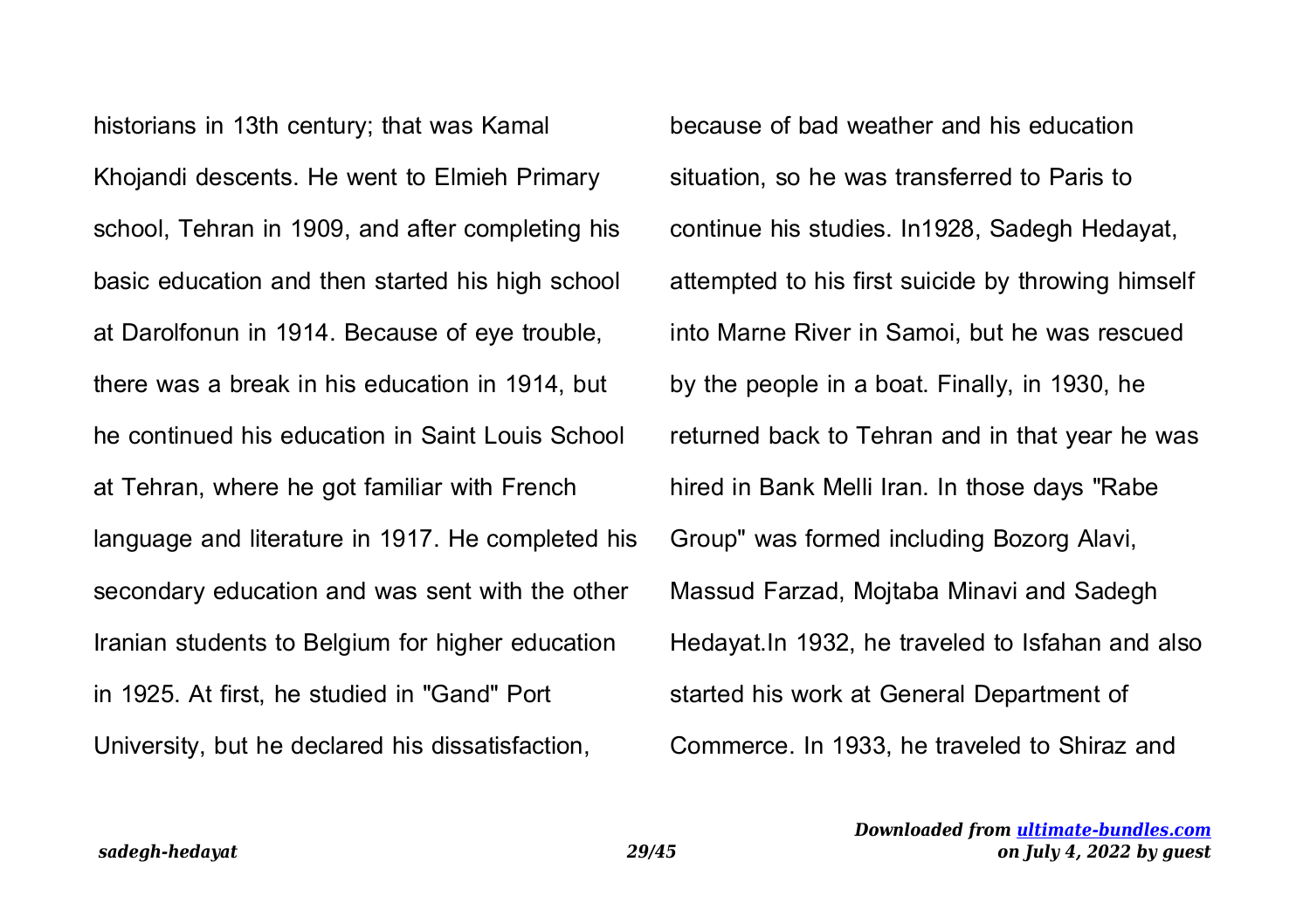stayed in his uncle's house (Dr.Kraim Hedayat) for awhile. In 1934, he resigned from General Department of Commerce and commenced his work at Ministry Of Foreign Affairs; he resigned from Ministry Of Foreign Affairs in 1935, and in that year he was summoned by Police Investigation Department and interrogated for the context of the book "Mister Bow Wow." In 1936, he commenced working at General Department of Construction and traveled to India, he started learning "Pahlavi Language" with an Indian researcher and professor; Bahram Goor Anklesaria. In 1937, he returned back to Tehran,

started working in Bank Melli Iran again, he resigned from there again in 1938, and started working at State Music Department and also cooperating with "Music Magazine." In 1940 he commenced his work at Fine Art Faculty of Tehran University as translator, and cooperating with "Sokhan Magazine" in 1943.He went to Tashkent by the invitation of The State University of Middle Asia in Uzbekistan in 1945, and also cooperated with "Payam e Now Magazine." In that year a ceremony for honoring Sadegh Hedayat was held in Iran and Soviet Union Cultural Society, in 1949.He was invited to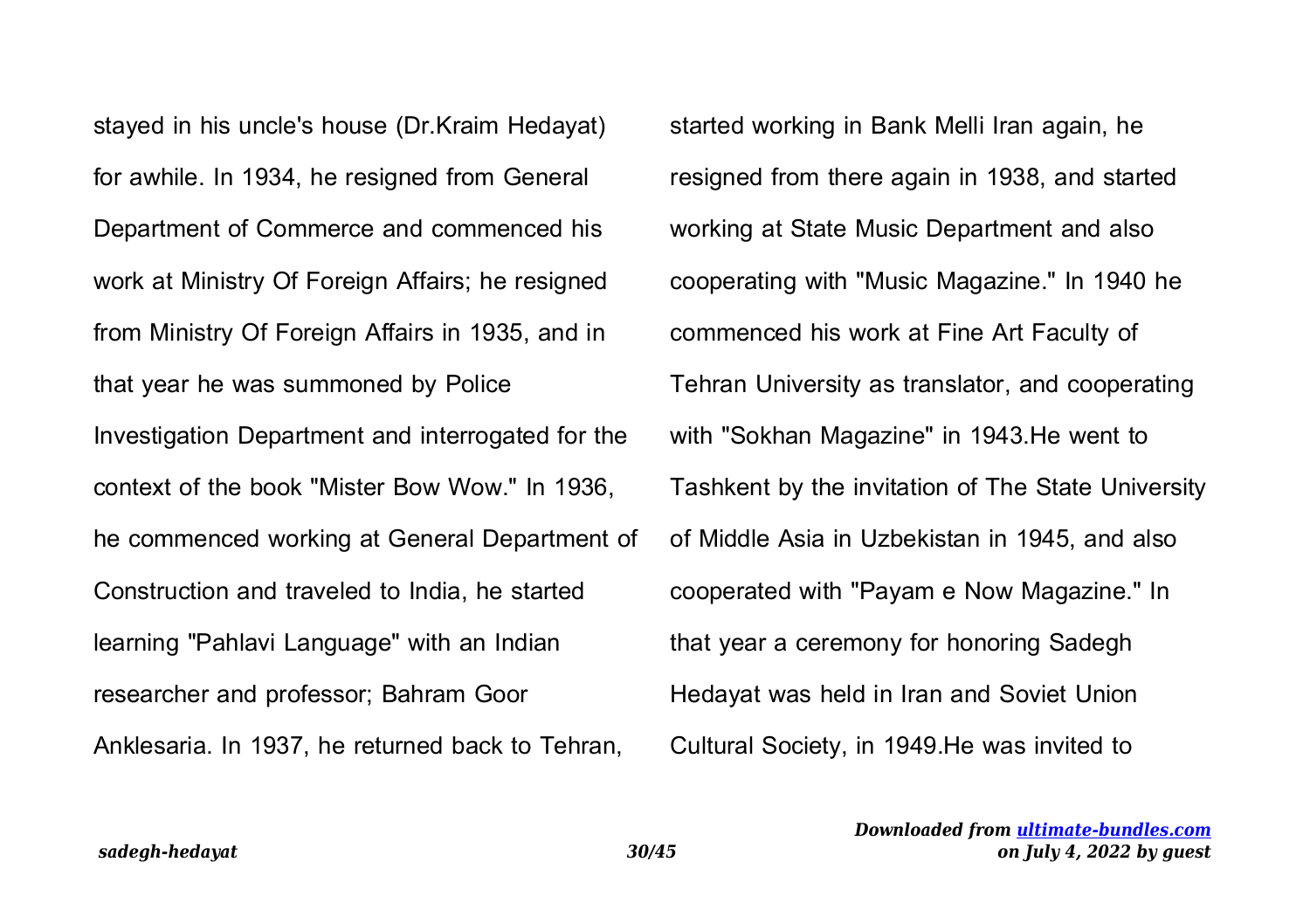participate in The World Congress of Peace but he could not attend because of his administrative problems. In 1950, he went to Paris and on April 8 1951, in that city, he committed suicide by gaz.He was 48 years old when got himself free from life pains, his grave was in Pere-la Chaise Cemetery in Paris. He spent all his life in his father's house.

**Novel Folklore** Jason Reza Jorjani 2018-05-20 Sadegh Hedayat's novel The Blind Owl is widely considered to be the greatest work of modern Persian literature. In Novel Folklore, Jason Reza Jorjani offers a revolutionary interpretation of The Blind Owl, revealing its esoteric sources and arguing that the central theme of the book is the possible transformation of humans into higher beings.

**Complete Works - Volume V - Studies and Travels** Sadegh Hedayat 2011-05 Published in Farsi language by the Sadegh Hedayat Foundation" and the renowned Iranian Burnt Books Foundation," this is the third volume of the revised and according to original manuscripts comparatively updated complete works of Sadegh Hedayat, the renowned Iranian novelist. This volume contains his studies on vegetarism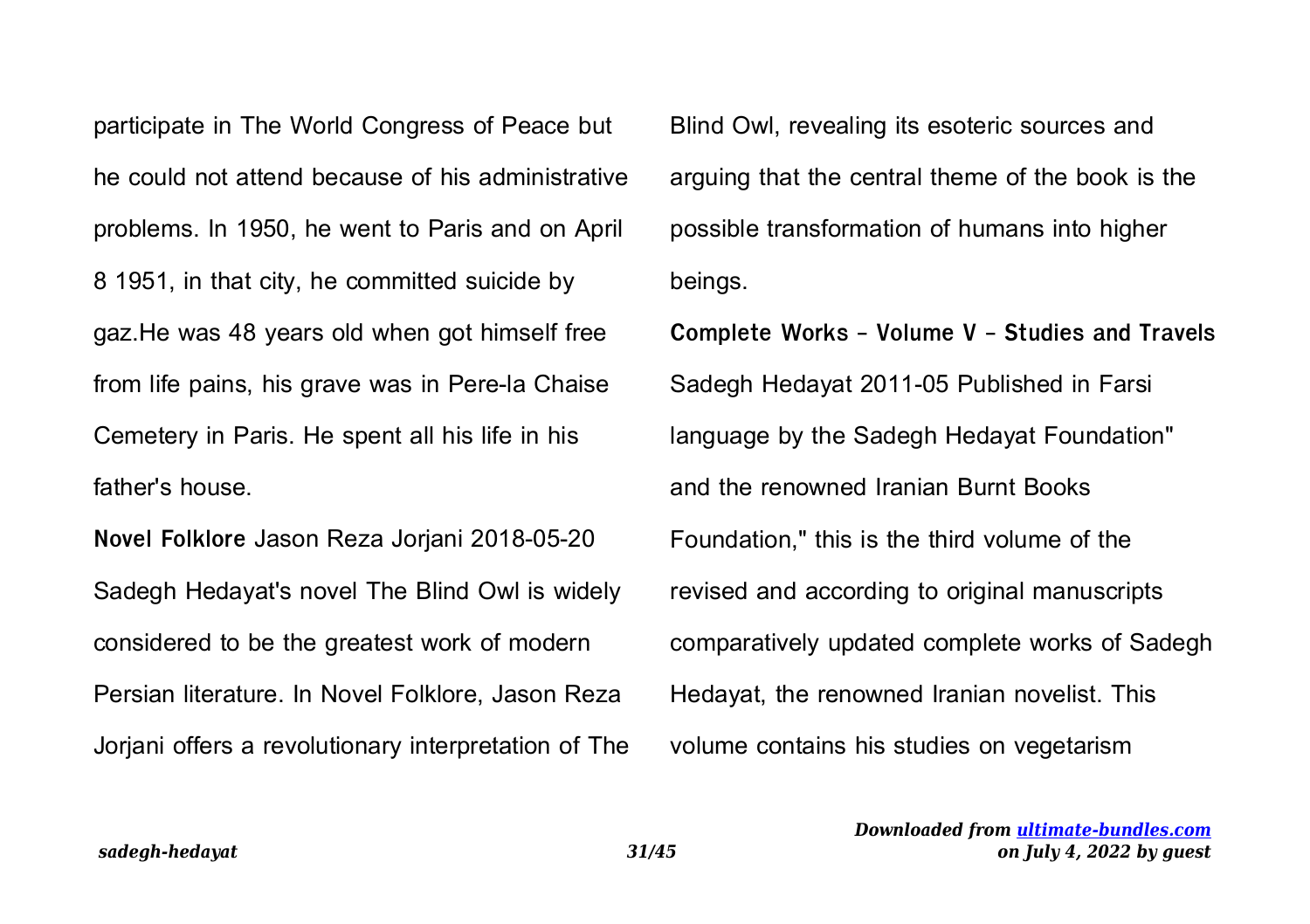(favaede giahxari), animal protection (ensan a heyvan), essays on literature and music as well as the Rubaiyat and Dobeyti of Khayam in Farsi language. Sadegh Hedayat was born on 17 February 1903 in Tehran, at his father's house. His father was Hedayat Gholi Khan-e Hedayat (E'tezad-Ol-Molk), son of Jafar GholiKhan-e Hedayat, his mother was, Ozra-Zivar-Ol-Moluk Hedayat, daughter of Hossein GholiKhan-e Mokhber-ol-Dole the second. His parent was from the line of Reza GholiKhan; who was one of the famous Iranian writers, poets and historians in 13th century; that was Kamal Khojandi descents.

He went to Elmieh Primary school, Tehran in 1909, and after completing his basic education and then started his high school at Darolfonun in 1914. Because of eye trouble, there was a break in his education in 1914, but he continued his education in Saint Louis School at Tehran, where he got familiar with French language and literature in 1917. He completed his secondary education and was sent with the other Iranian students to Belgium for higher education in 1925. At first, he studied in "Gand" Port University, but he declared his dissatisfaction, because of bad weather and his education situation, so he was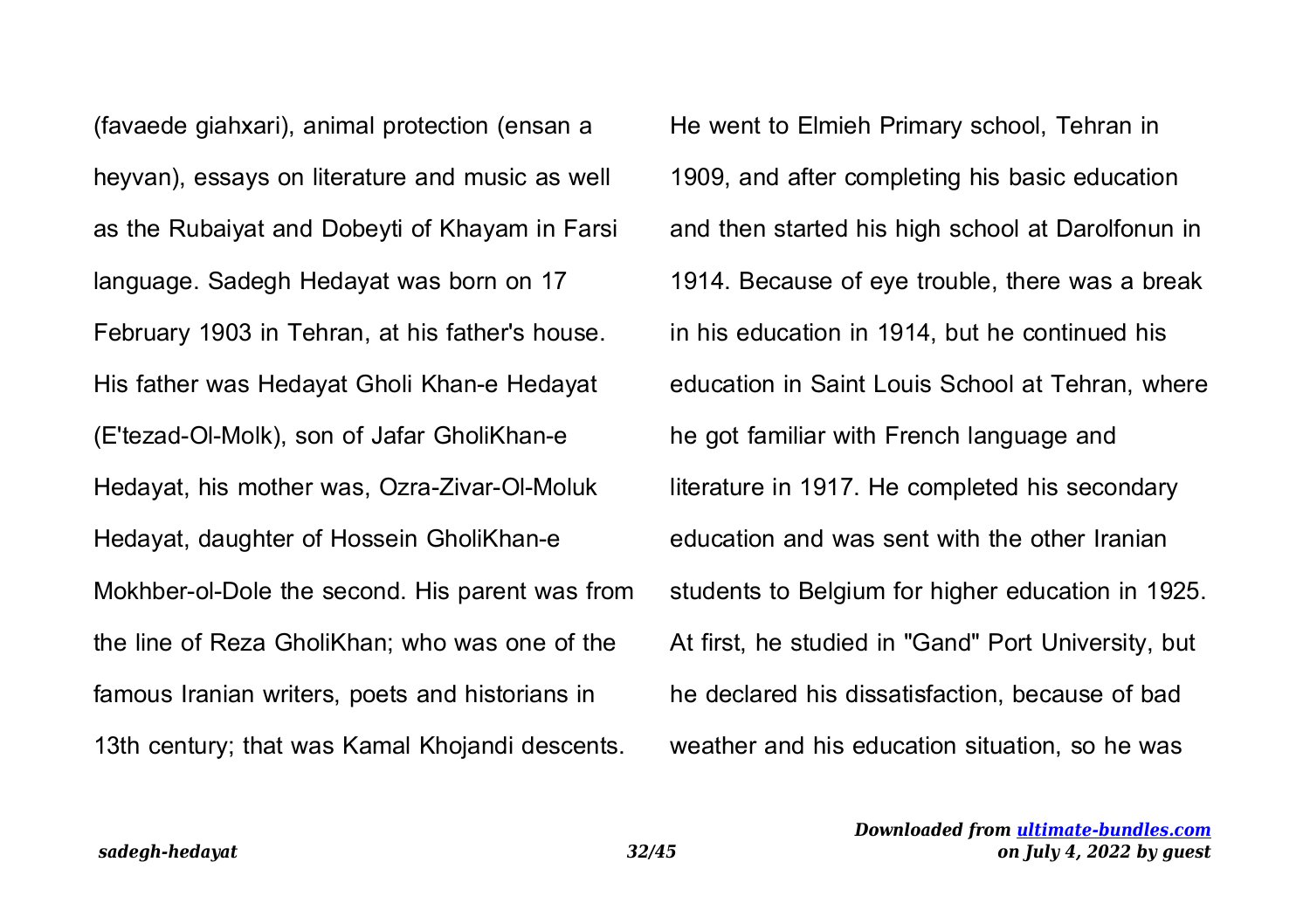transferred to Paris to continue his studies. In1928, Sadegh Hedayat, attempted to his first suicide by throwing himself into Marne River in Samoi, but he was rescued by the people in a boat. Finally, in 1930, he returned back to Tehran and in that year he was hired in Bank Melli Iran. In those days "Rabe Group" was formed including Bozorg Alavi, Massud Farzad, Mojtaba Minavi and Sadegh Hedayat.In 1932, he traveled to Isfahan and also started his work at General Department of Commerce. In 1933, he traveled to Shiraz and stayed in his uncle's house (Dr.Kraim Hedayat) for awhile. In 1934, he resigned from

General Department of Commerce and commenced his work at Ministry Of Foreign Affairs; he resigned from Ministry Of Foreign Affairs in 1935, and in that year he was summoned by Police Investigation Department and interrogated for the context of the book "Mister Bow Wow." In 1936, he commenced working at General Department of Construction and traveled to India, he started learning "Pahlavi Language" with an Indian researcher and professor; Bahram Goor Anklesaria. In 1937, he returned back to Tehran, started working in Bank Melli Iran again, he resigned from there again in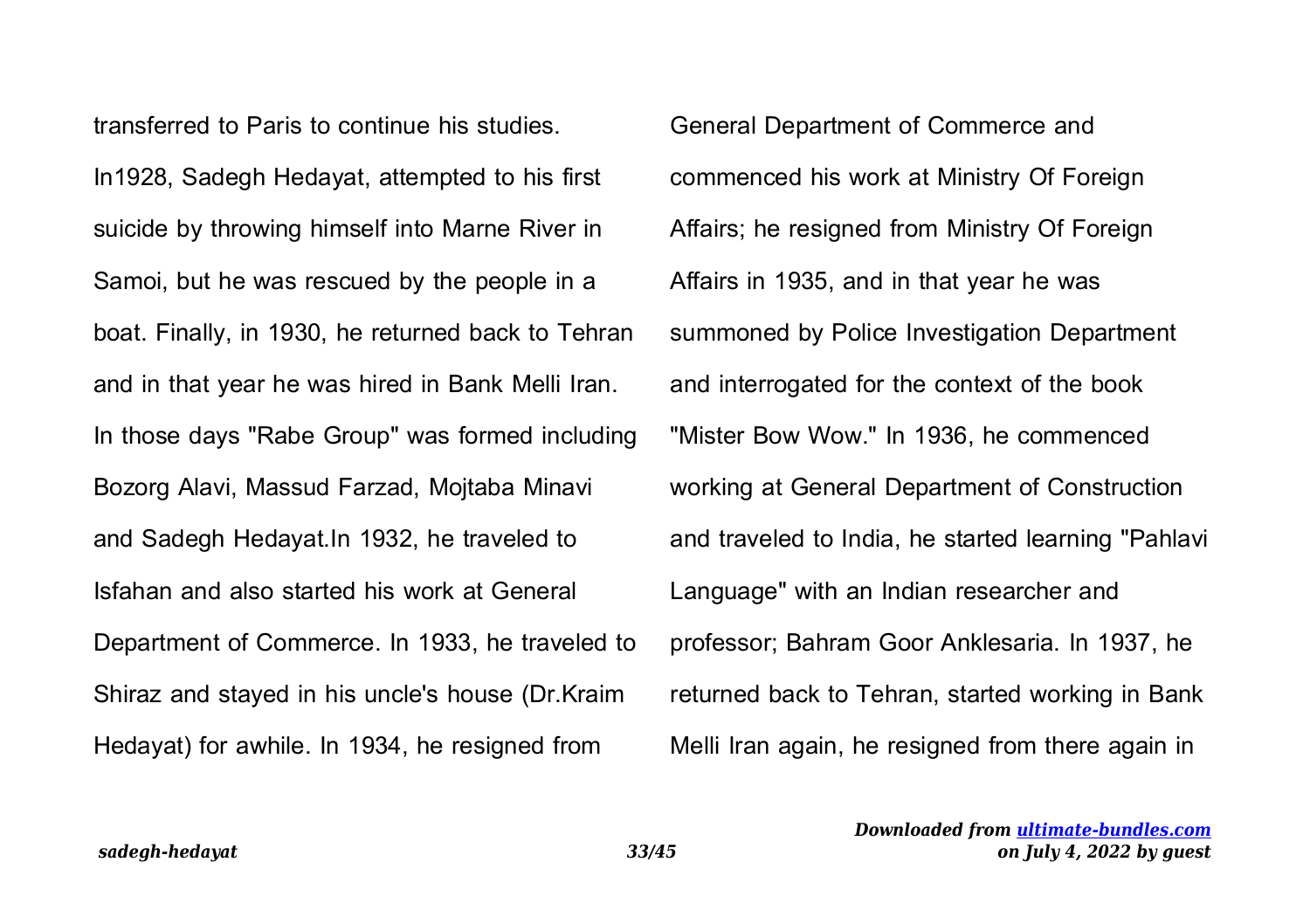1938, and started working at State Music Department and also cooperating with "Music Magazine." In 1940 he commenced his work at Fine Art Faculty of Tehran University as translator, and cooperating with "Sokhan Magazine" in 1943.He went to Tashkent by the invitation of The State University of Middle Asia in Uzbekistan in 1945, and also cooperated with "Payam e Now Magazine." In that year a ceremony for honoring Sadegh Hedayat was held in Iran and Soviet Union Cultural Society, in 1949.He was invited to participate in The World Congress of Peace but he could not attend

because of his administrative problems. In 1950, he went to Paris and on April 8 1951, in that city, he committed suicide by gaz.He was 48 years old when got himself free from life pains, his grave was in Pere-la Chaise Cemetery in Paris. He spent all his life in his father's house." Blind owl of Sadegh Hedayat S $\square$ diq Hid $\square$ vat 1993 Complete Works - Volume II - The Satirical Works Sadegh Hedayat 2009-08 Published in Farsi language by the Sadegh Hedayat Foundation" and the renowned Iranian Burnt Books Foundation," this is the second volume of the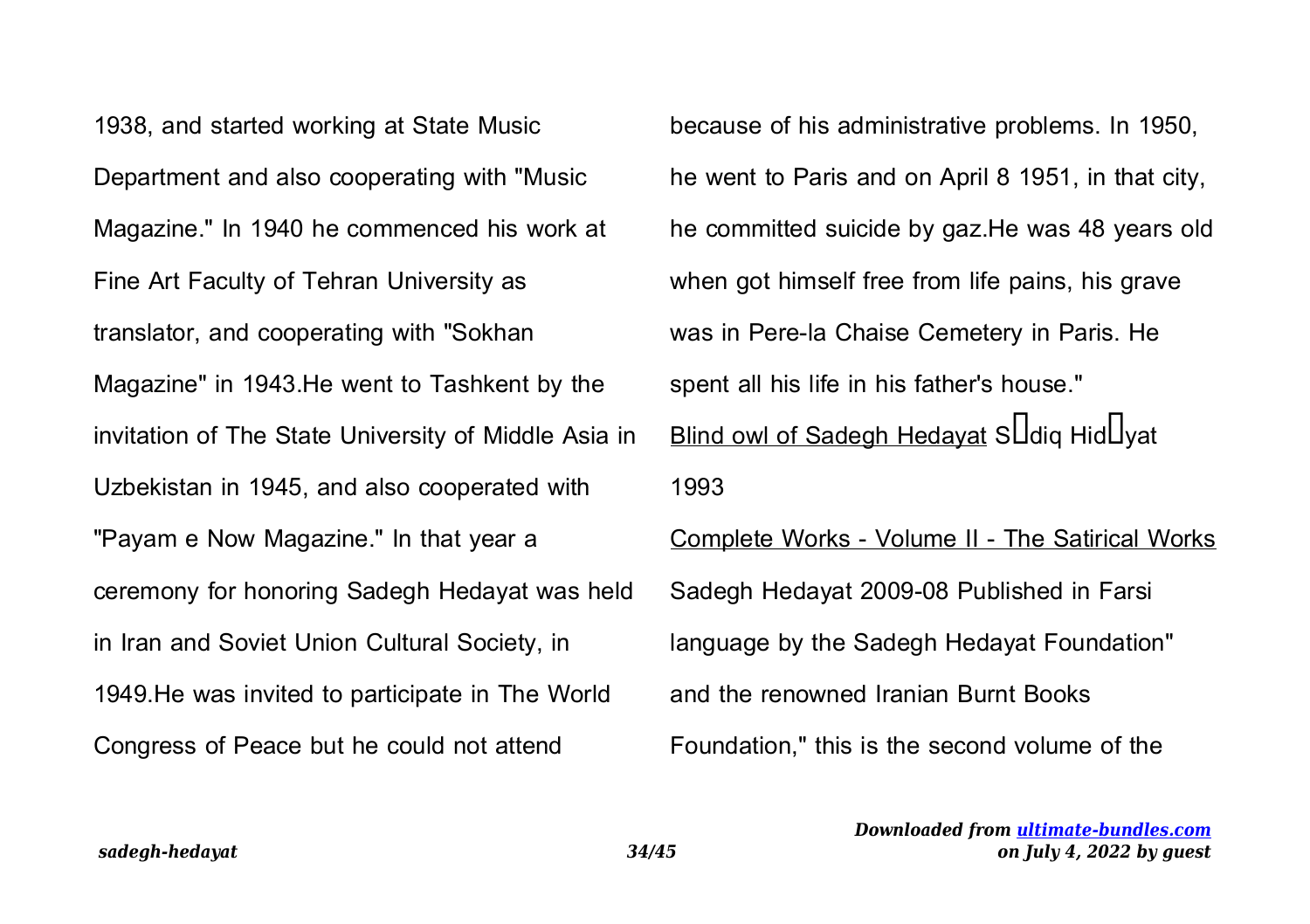revised and according to original manuscripts comparatively updated complete works of Sadegh Hedayat, the renowned Iranian novelist. This volume contains his complete satirical works in Farsi language, including vagh vagh sahab, haji agha, alaviyeh xanom, and valangari. Sadegh Hedayat was born on 17 February 1903 in Tehran, at his father's house. His father was Hedayat Gholi Khan-e Hedayat (E'tezad-Ol-Molk), son of Jafar GholiKhan-e Hedayat, his mother was, Ozra-Zivar-Ol-Moluk Hedayat, daughter of Hossein GholiKhan-e Mokhber-ol-Dole the second. His parent was from the line of Reza

GholiKhan; who was one of the famous Iranian writers, poets and historians in 13th century; that was Kamal Khojandi descents. He went to Elmieh Primary school, Tehran in 1909, and after completing his basic education and then started his high school at Darolfonun in 1914. Because of eye trouble, there was a break in his education in 1914, but he continued his education in Saint Louis School at Tehran, where he got familiar with French language and literature in 1917. He completed his secondary education and was sent with the other Iranian students to Belgium for higher education in 1925. At first, he studied in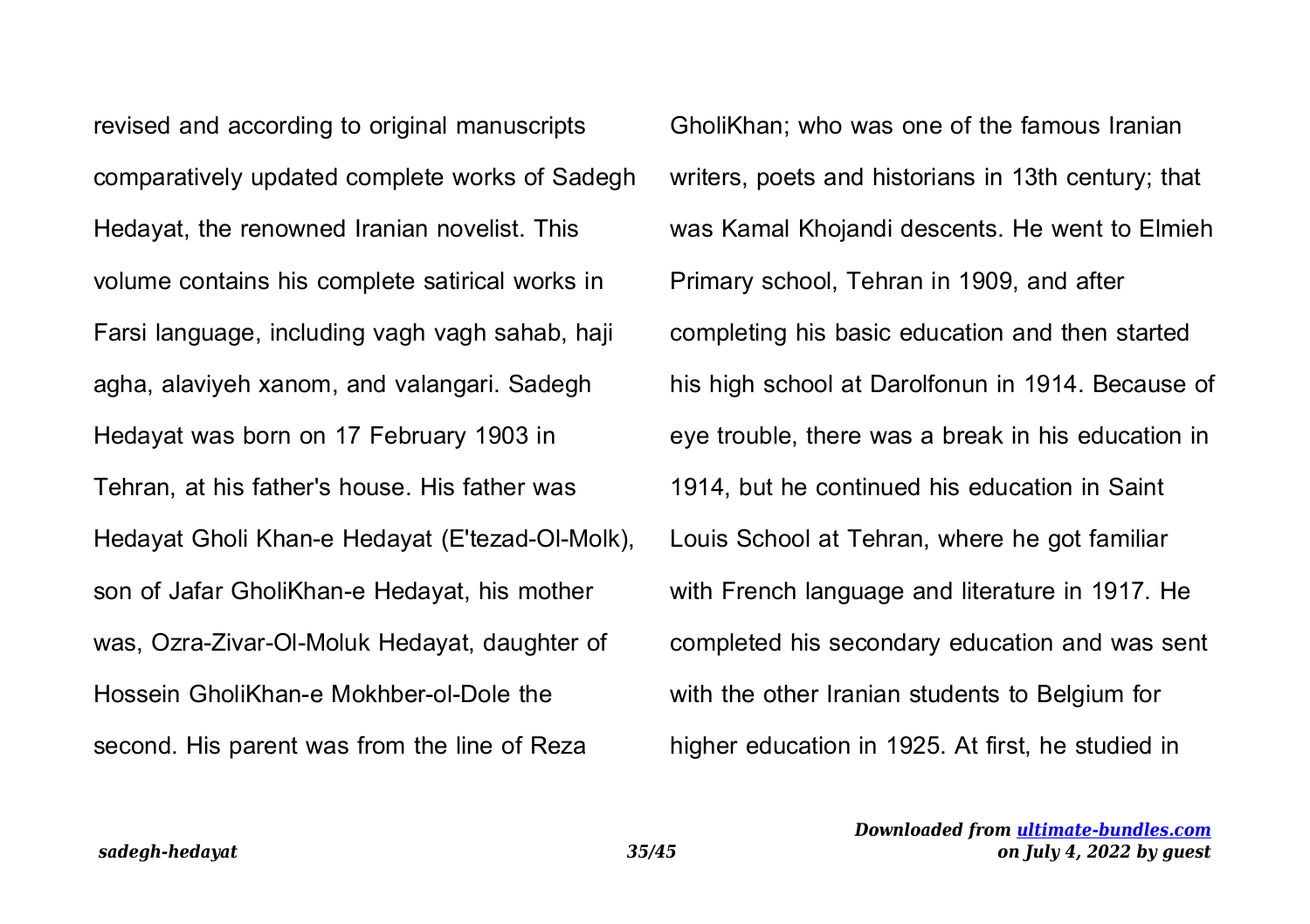"Gand" Port University, but he declared his dissatisfaction, because of bad weather and his education situation, so he was transferred to Paris to continue his studies. In1928, Sadegh Hedayat, attempted to his first suicide by throwing himself into Marne River in Samoi, but he was rescued by the people in a boat. Finally, in 1930, he returned back to Tehran and in that year he was hired in Bank Melli Iran. In those days "Rabe Group" was formed including Bozorg Alavi, Massud Farzad, Mojtaba Minavi and Sadegh Hedayat.In 1932, he traveled to Isfahan and also started his work at General Department of

Commerce. In 1933, he traveled to Shiraz and stayed in his uncle's house (Dr.Kraim Hedayat) for awhile. In 1934, he resigned from General Department of Commerce and commenced his work at Ministry Of Foreign Affairs; he resigned from Ministry Of Foreign Affairs in 1935, and in that year he was summoned by Police Investigation Department and interrogated for the context of the book "Mister Bow Wow." In 1936, he commenced working at General Department of Construction and traveled to India, he started learning "Pahlavi Language" with an Indian researcher and professor; Bahram Goor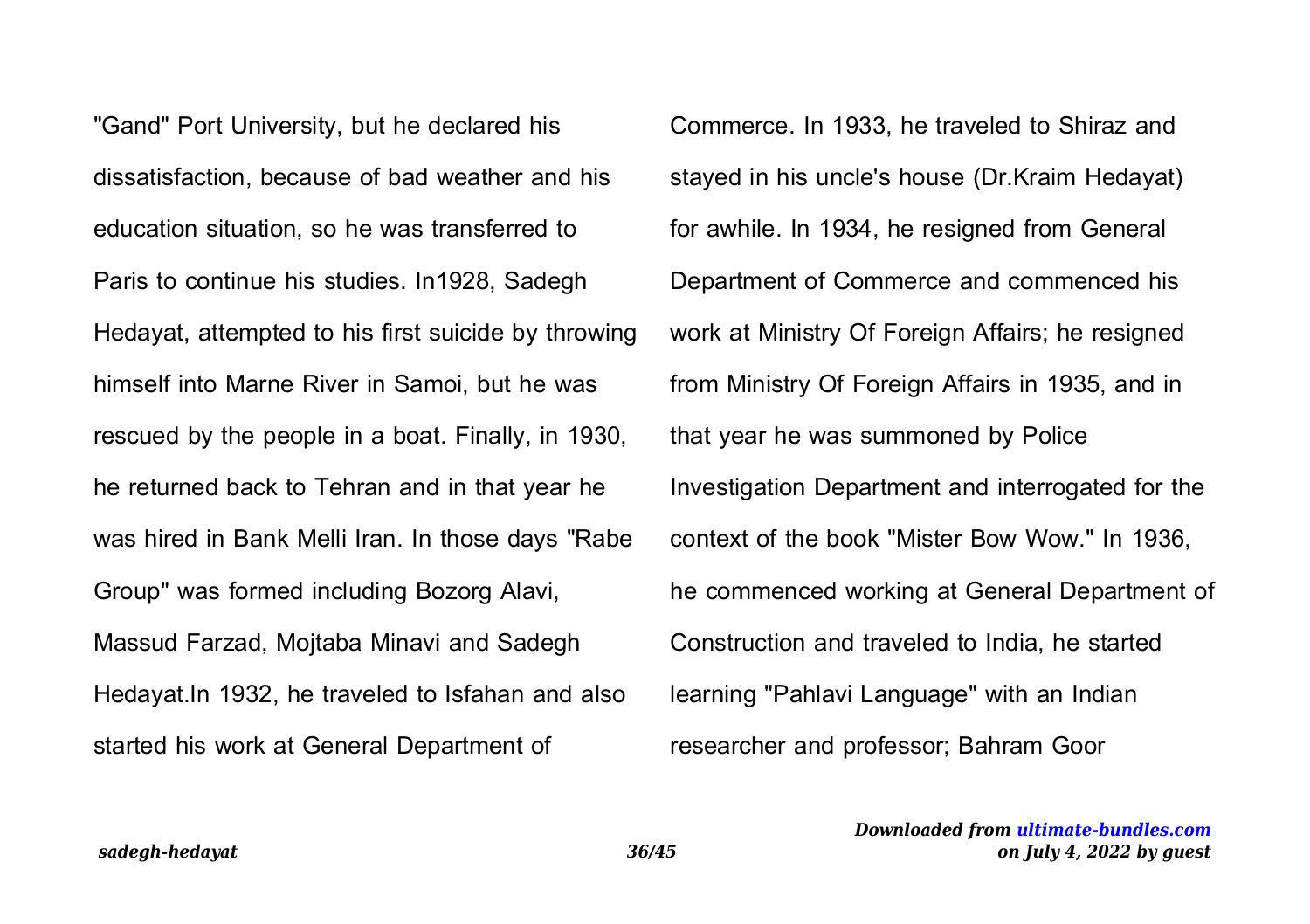Anklesaria. In 1937, he returned back to Tehran, started working in Bank Melli Iran again, he resigned from there again in 1938, and started working at State Music Department and also cooperating with "Music Magazine." In 1940 he commenced his work at Fine Art Faculty of Tehran University as translator, and cooperating with "Sokhan Magazine" in 1943.He went to Tashkent by the invitation of The State University of Middle Asia in Uzbekistan in 1945, and also cooperated with "Payam e Now Magazine." In that year a ceremony for honoring Sadegh Hedayat was held in Iran and Soviet Union

Cultural Society, in 1949.He was invited to participate in The World Congress of Peace but he could not attend because of his administrative problems. In 1950, he went to Paris and on April 8 1951, in that city, he committed suicide by gaz.He was 48 years old when got himself free from life pains, his grave was in Pere-la Chaise Cemetery in Paris. He spent all his life in his father's house."

**Sons and Other Flammable Objects** Porochista Khakpour 2008-11-09 The Iranian-American author's award-winning debut examines an immigrant's coming of age with "punchy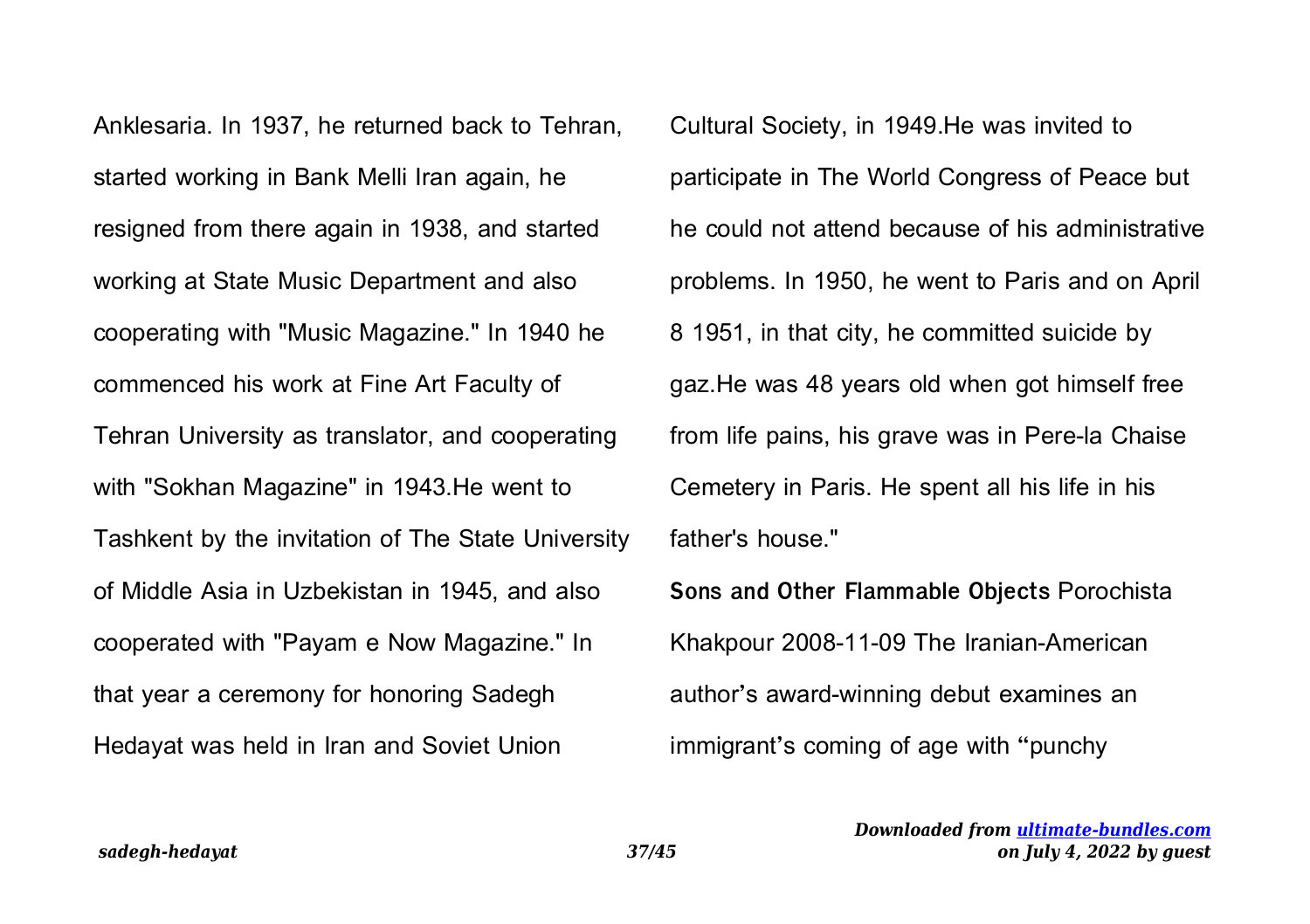conversation, vivid detail [and] sharp humor" (The New York Times Book Review). Growing up in the United States, Xerxes Adam's understanding of his Iranian heritage vacillates from typical teenage embarrassment to something so tragic it can barely be spoken. His father, Darius, is obsessed with his own exile, and fantasizes about a nonexistent daughter he can relate to better than his living son. His mother changes her name and tries to make friends. But neither of them helps Xerxes make sense of the terrifying, violent last moments in a homeland he barely remembers. As Xerxes grows up and moves to

New York City, his major goal in life is to completely separate from his parents. But after the attacks of September 11th change New York forever, and Xerxes meets a beautiful half-Iranian girl on the roof of his building, he begins to realize that his heritage will never let him go. Winner of the California Book Award Silver Medal in First Fiction, Sons and Other Flammable Objects is a sweeping, lyrical tale of suffering, redemption, and the role of memory in making peace with our worlds. A New York Times Book Review Editor's Choice

**Three Drops of Blood and Other Stories** Sadeq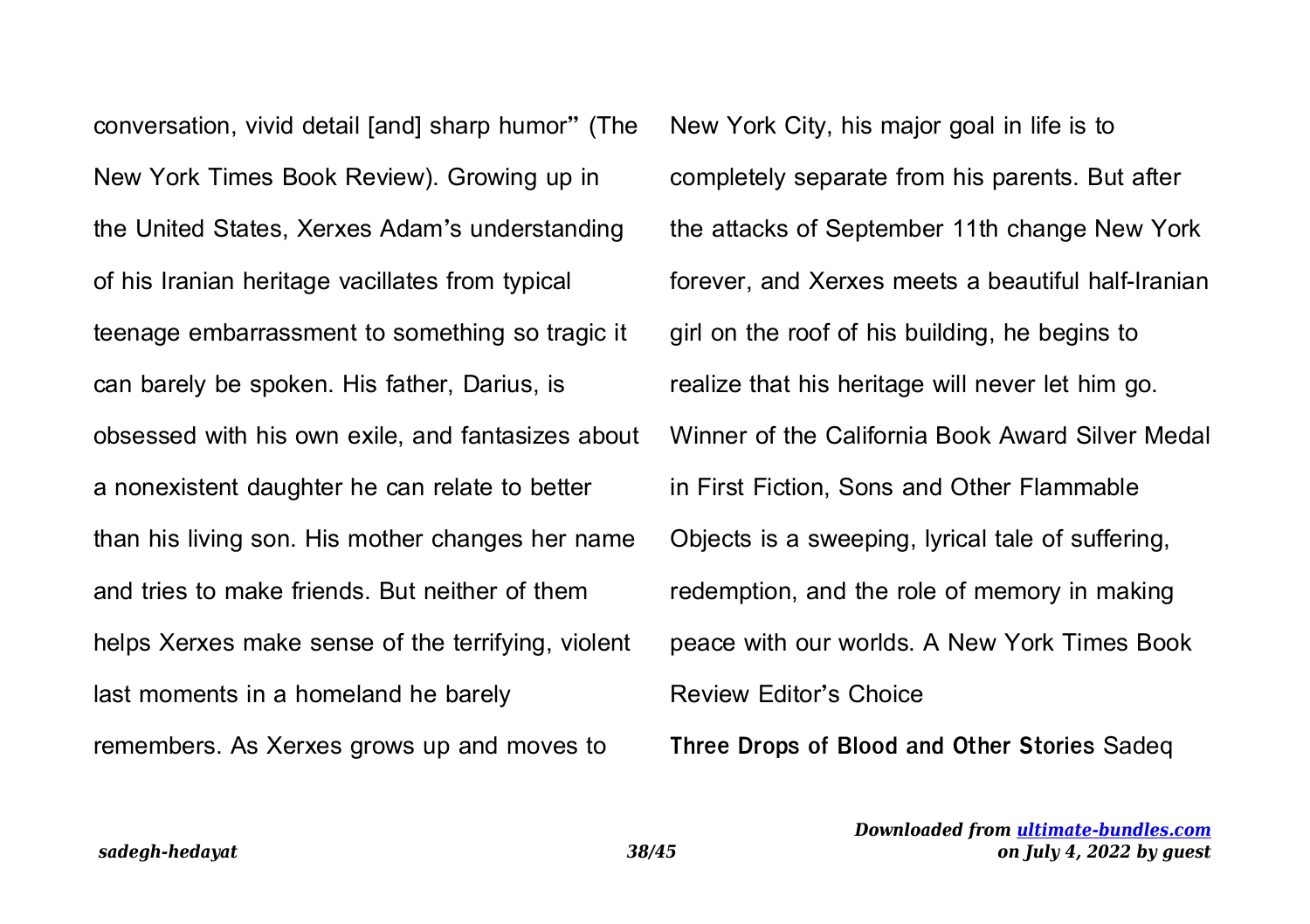Hedayat 2012-10-25 This collection, previously unpublished in English, displays all the evocative force of Hedayat's writing, and confirms his place in the literary canon. The title story follows the protagonist's increasingly unstable mental state through the repeated occurrence of three drops of blood, while 'Hajji Morad' depicts an almost Joycean epiphany in classically understated terms, as a man mistakes another woman for his wife. Written before the revolution of 1979, Hedayat's stories were banned by the Tehran authorities in 2006. Addressing themes such as marriage and divorce customs and the

displacement of Iran's ancient Zoroastrian faith, they have acquired a new relevance in recent decades.

**Complete Works - Volume Iii - Studies on the Folklore of Iran** Sadegh Hedayat 2009-09 Published in Farsi language by the Sadegh Hedayat Foundation" and the renowned Iranian Burnt Books Foundation," this is the third volume of the revised and according to original manuscripts comparatively updated complete works of Sadegh Hedayat, the renowned Iranian novelist. This volume contains his complete Studies on the Folklore of Iran in Farsi language,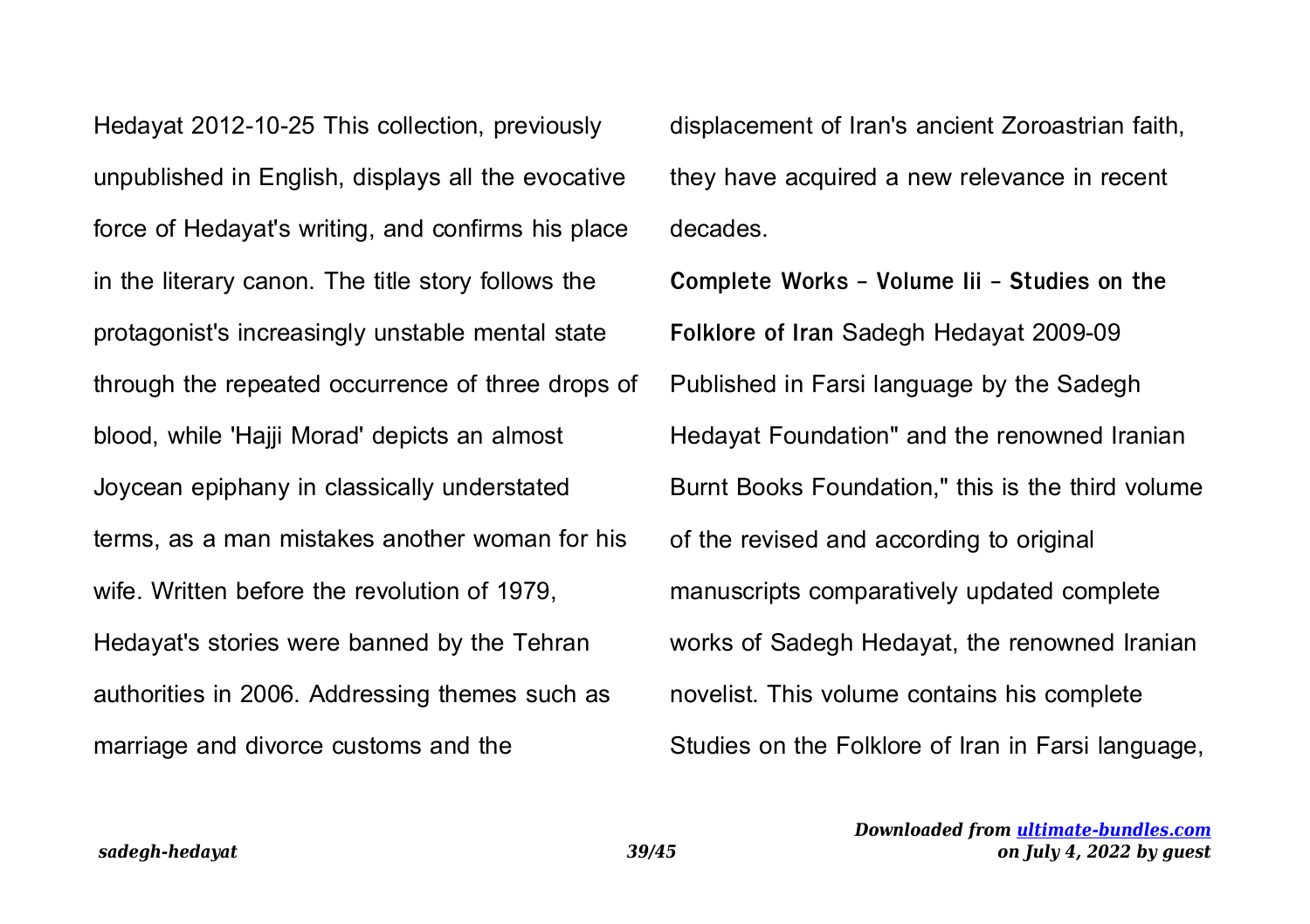including neyrangestan, usaneh, taranehaye 'amiyaneh, matalhayeh farsi, folklor ya farhange tudeh, tarhe kolli baraye kavoshe farhange yek mantagheh, shivehye novin dar tahghighe adabi, dar piramune loghate farase asadi, shivehaye novin dar she're farsi, chand nokteh dar barehye veys-o-ramin, dar barehye iran va zabane farsi as well as the essay La Magie en Perse in French language. Sadegh Hedayat was born on 17 February 1903 in Tehran, at his father's house. His father was Hedayat Gholi Khan-e Hedayat (E'tezad-Ol-Molk), son of Jafar GholiKhan-e Hedayat, his mother was, Ozra-Zivar-Ol-Moluk

Hedayat, daughter of Hossein GholiKhan-e Mokhber-ol-Dole the second. His parent was from the line of Reza GholiKhan; who was one of the famous Iranian writers, poets and historians in 13th century; that was Kamal Khojandi descents. He went to Elmieh Primary school, Tehran in 1909, and after completing his basic education and then started his high school at Darolfonun in 1914. Because of eye trouble, there was a break in his education in 1914, but he continued his education in Saint Louis School at Tehran, where he got familiar with French language and literature in 1917. He completed his secondary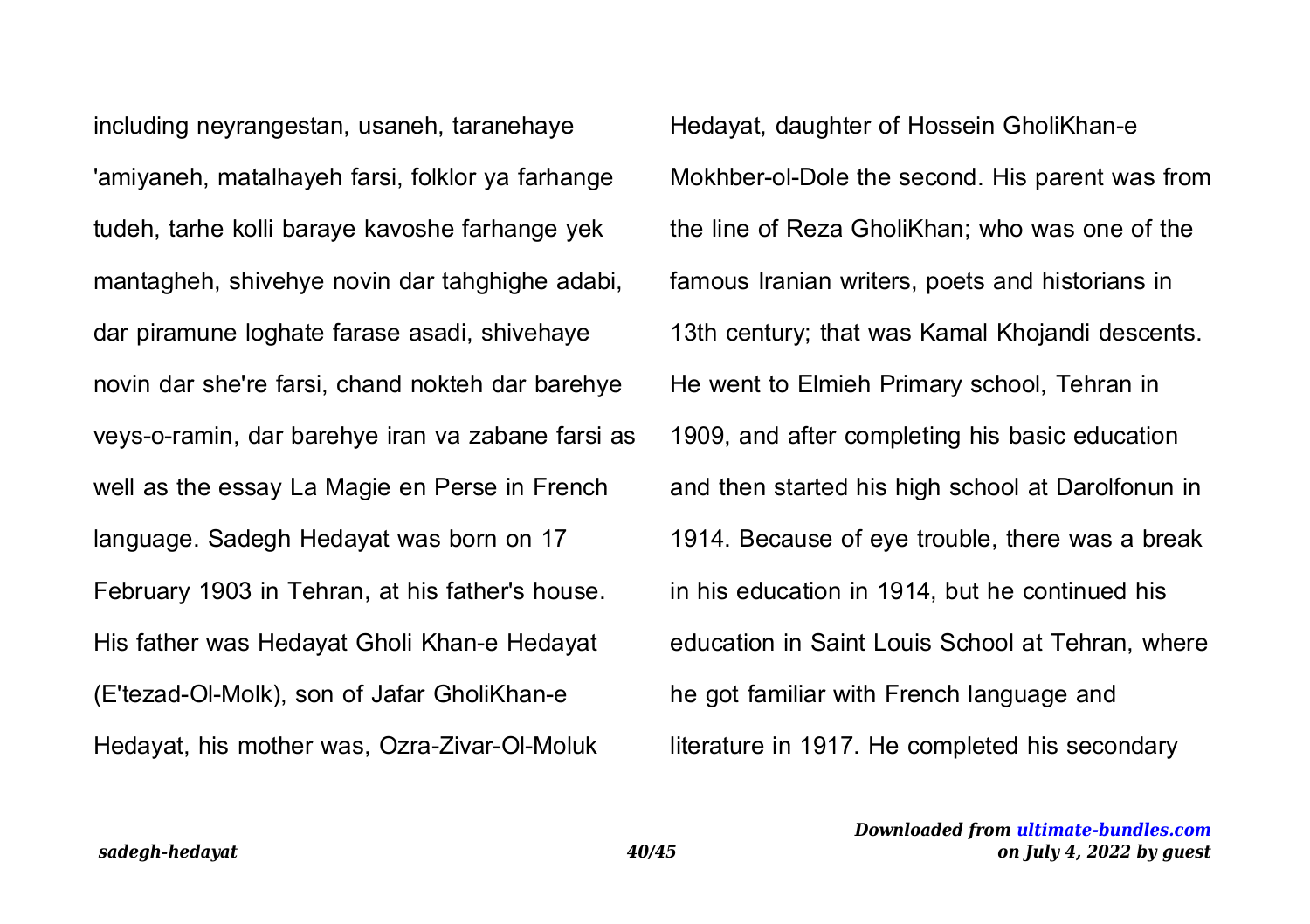education and was sent with the other Iranian students to Belgium for higher education in 1925. At first, he studied in "Gand" Port University, but he declared his dissatisfaction, because of bad weather and his education situation, so he was transferred to Paris to continue his studies. In1928, Sadegh Hedayat, attempted to his first suicide by throwing himself into Marne River in Samoi, but he was rescued by the people in a boat. Finally, in 1930, he returned back to Tehran and in that year he was hired in Bank Melli Iran. In those days "Rabe Group" was formed including Bozorg Alavi, Massud Farzad, Mojtaba Minavi

and Sadegh Hedayat.In 1932, he traveled to Isfahan and also started his work at General Department of Commerce. In 1933, he traveled to Shiraz and stayed in his uncle's house (Dr.Kraim Hedayat) for awhile. In 1934, he resigned from General Department of Commerce and commenced his work at Ministry Of Foreign Affairs; he resigned from Ministry Of Foreign Affairs in 1935, and in that year he was summoned by Police Investigation Department and interrogated for the context of the book "Mister Bow Wow." In 1936, he commenced working at General Department of Construction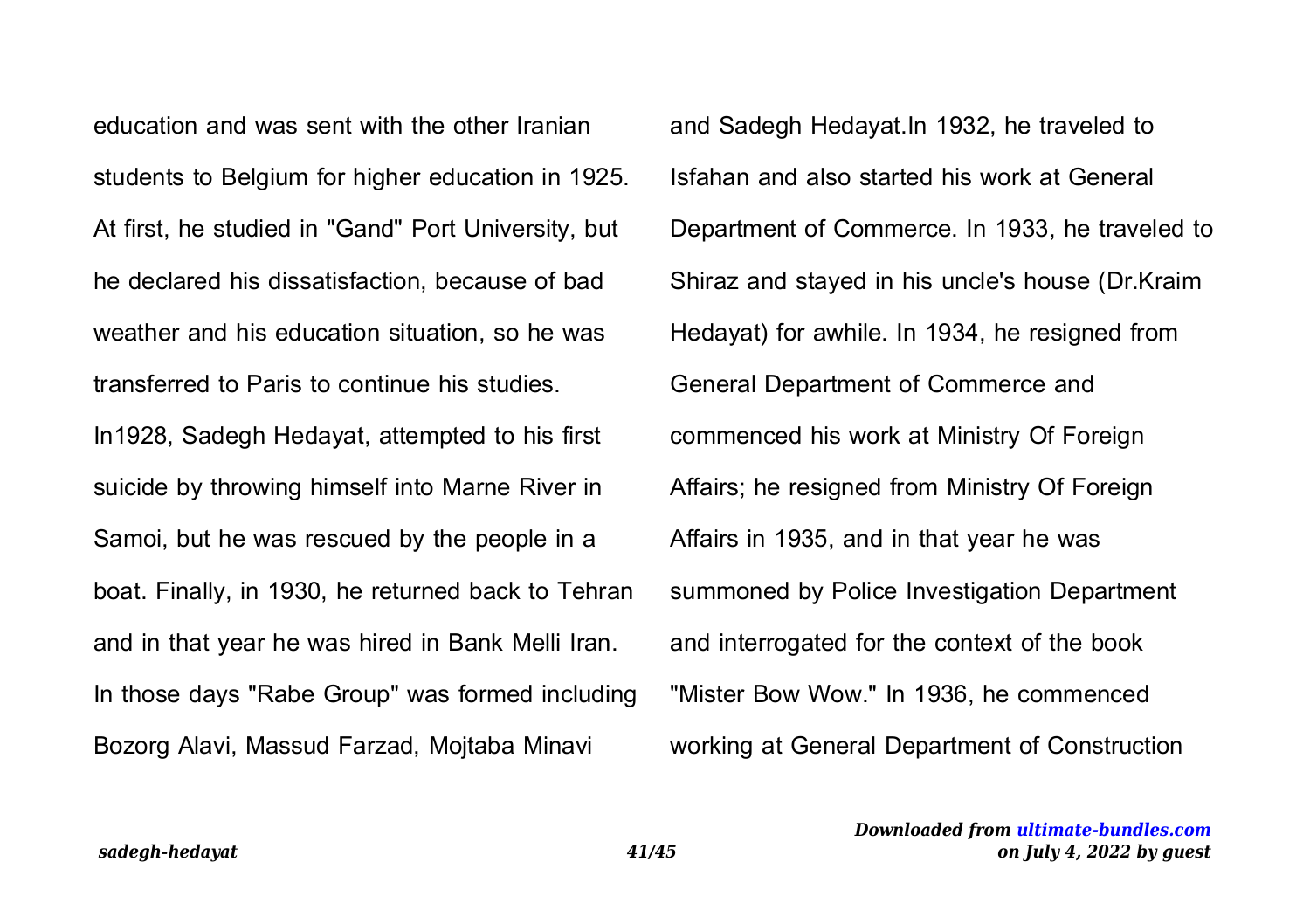and traveled to India, he started learning "Pahlavi Language" with an Indian researcher and professor; Bahram Goor Anklesaria. In 1937, he returned back to Tehran, started working in Bank Melli Iran again, he resigned from there again in 1938, and started working at State Music Department and also cooperating with "Music Magazine." In 1940 he commenced his work at Fine Art Faculty of Tehran University as translator, and cooperating with "Sokhan Magazine" in 1943.He went to Tashkent by the invitation of The State University of Middle Asia in Uzbekistan in 1945, and also cooperated with

"Payam e Now Magazine." In that year a ceremony for honoring Sadegh Hedayat was held in Iran and Soviet Union Cultural Society, in 1949.He was invited to participate in The World Congress of Peace but he could not attend because of his administrative problems. In 1950, he went to Paris and on April 8 1951, in that city, he committed suicide by gaz.He was 48 years old when got himself free from life pains, his grave was in Pere-la Chaise Cemetery in Paris. He spent all his life in his father's house. Complete Works - Volume Vi - Translations Sadegh Hedayat 2011-06 Published in Farsi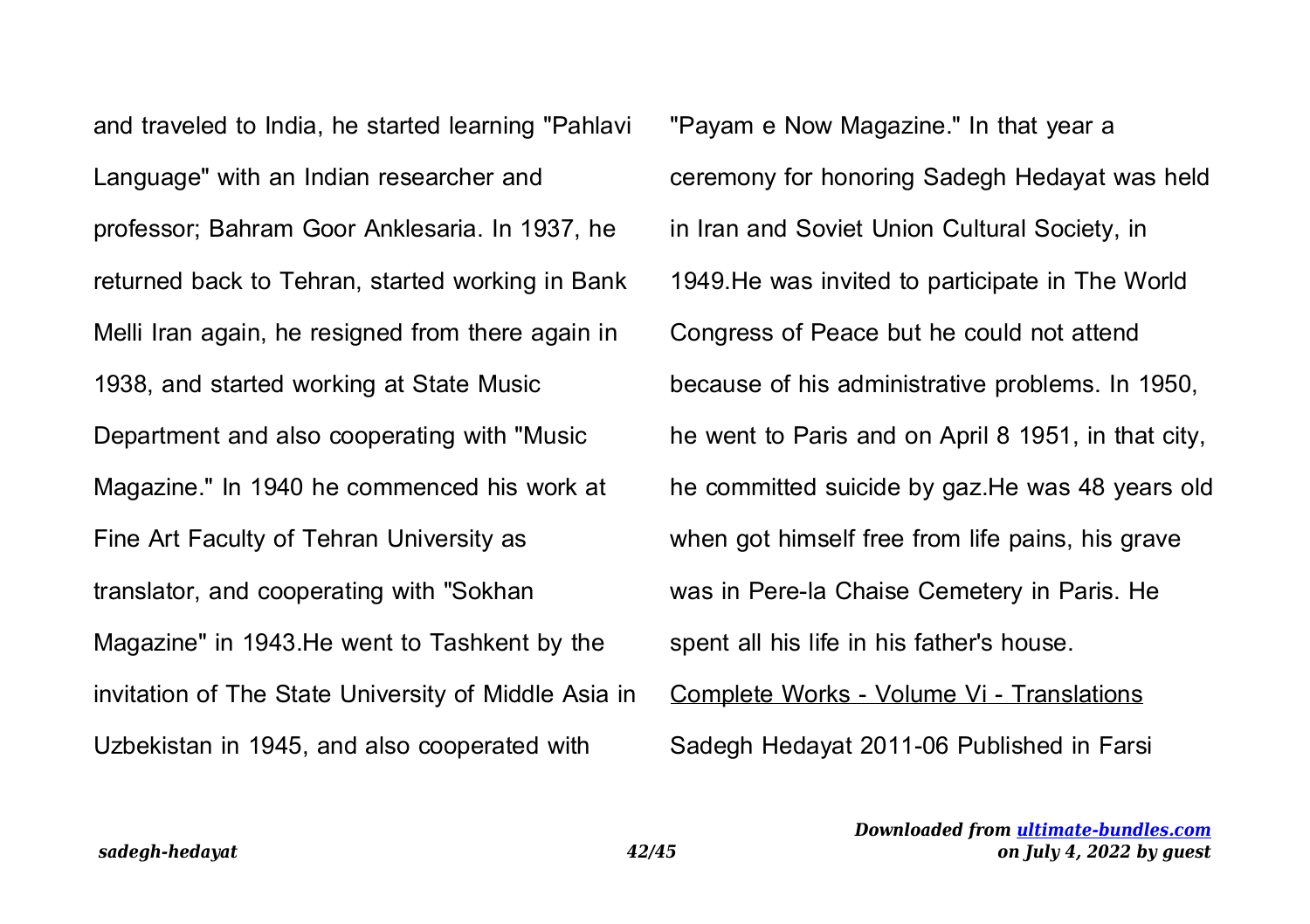language by the Sadegh Hedayat Foundation" and the renowned Iranian Burnt Books Foundation," this is the sixth volume of the revised and according to original manuscripts comparatively updated complete works of Sadegh Hedayat, the renowned Iranian novelist. This volume contains his translations of works from other writers from French into Farsi. Sadegh Hedayat was born on 17 February 1903 in Tehran, at his father's house. His father was Hedayat Gholi Khan-e Hedayat (E'tezad-Ol-Molk), son of Jafar GholiKhan-e Hedayat, his mother was, Ozra-Zivar-Ol-Moluk Hedayat, daughter of

Hossein GholiKhan-e Mokhber-ol-Dole the second. His parent was from the line of Reza GholiKhan; who was one of the famous Iranian writers, poets and historians in 13th century; that was Kamal Khojandi descents. He went to Elmieh Primary school, Tehran in 1909, and after completing his basic education and then started his high school at Darolfonun in 1914. Because of eye trouble, there was a break in his education in 1914, but he continued his education in Saint Louis School at Tehran, where he got familiar with French language and literature in 1917. He completed his secondary education and was sent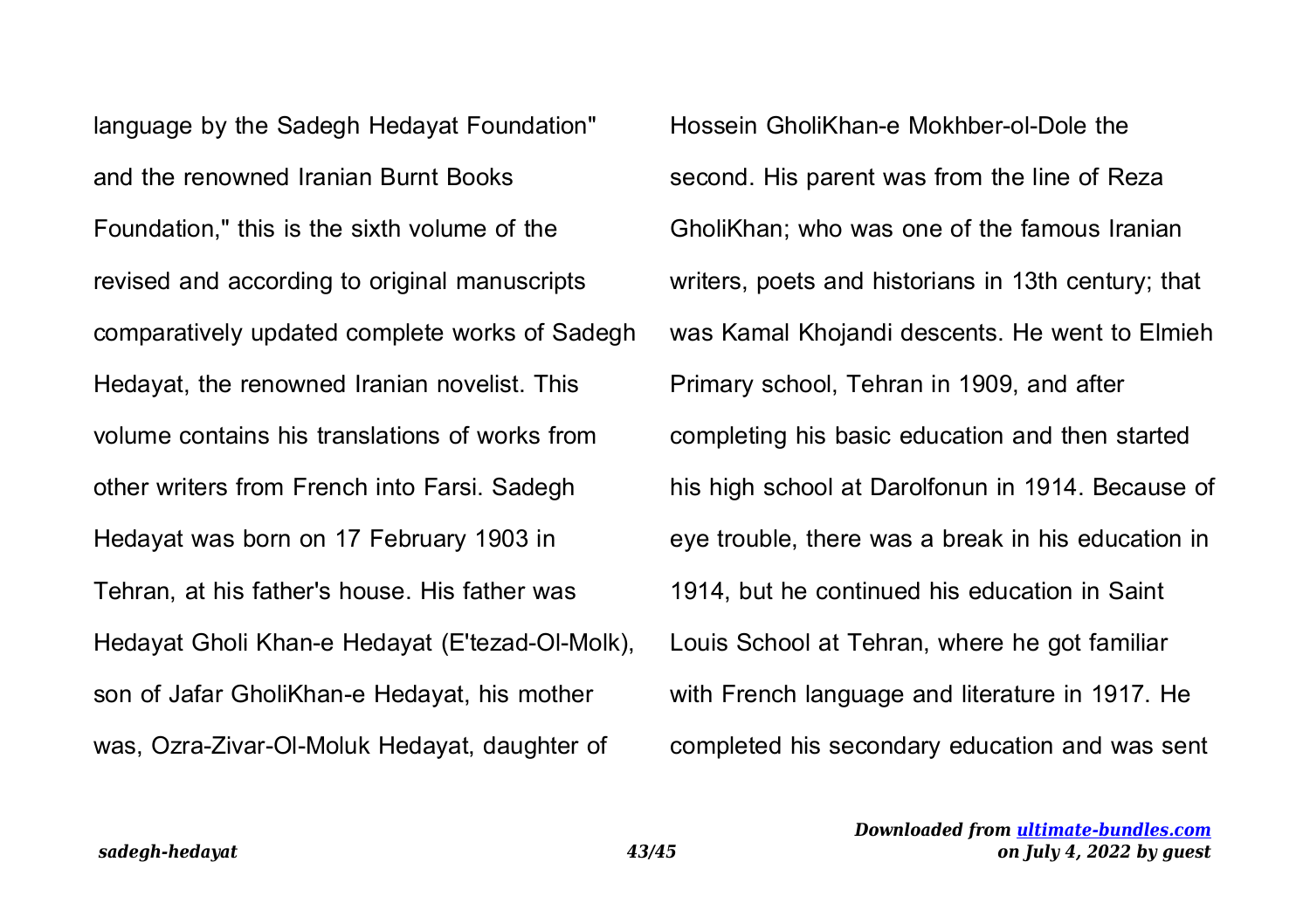with the other Iranian students to Belgium for higher education in 1925. At first, he studied in "Gand" Port University, but he declared his dissatisfaction, because of bad weather and his education situation, so he was transferred to Paris to continue his studies. In1928, Sadegh Hedayat, attempted to his first suicide by throwing himself into Marne River in Samoi, but he was rescued by the people in a boat. Finally, in 1930, he returned back to Tehran and in that year he was hired in Bank Melli Iran. In those days "Rabe Group" was formed including Bozorg Alavi, Massud Farzad, Mojtaba Minavi and Sadegh

Hedayat.In 1932, he traveled to Isfahan and also started his work at General Department of Commerce. In 1933, he traveled to Shiraz and stayed in his uncle's house (Dr.Kraim Hedayat) for awhile. In 1934, he resigned from General Department of Commerce and commenced his work at Ministry Of Foreign Affairs; he resigned from Ministry Of Foreign Affairs in 1935, and in that year he was summoned by Police Investigation Department and interrogated for the context of the book "Mister Bow Wow." In 1936, he commenced working at General Department of Construction and traveled to India, he started